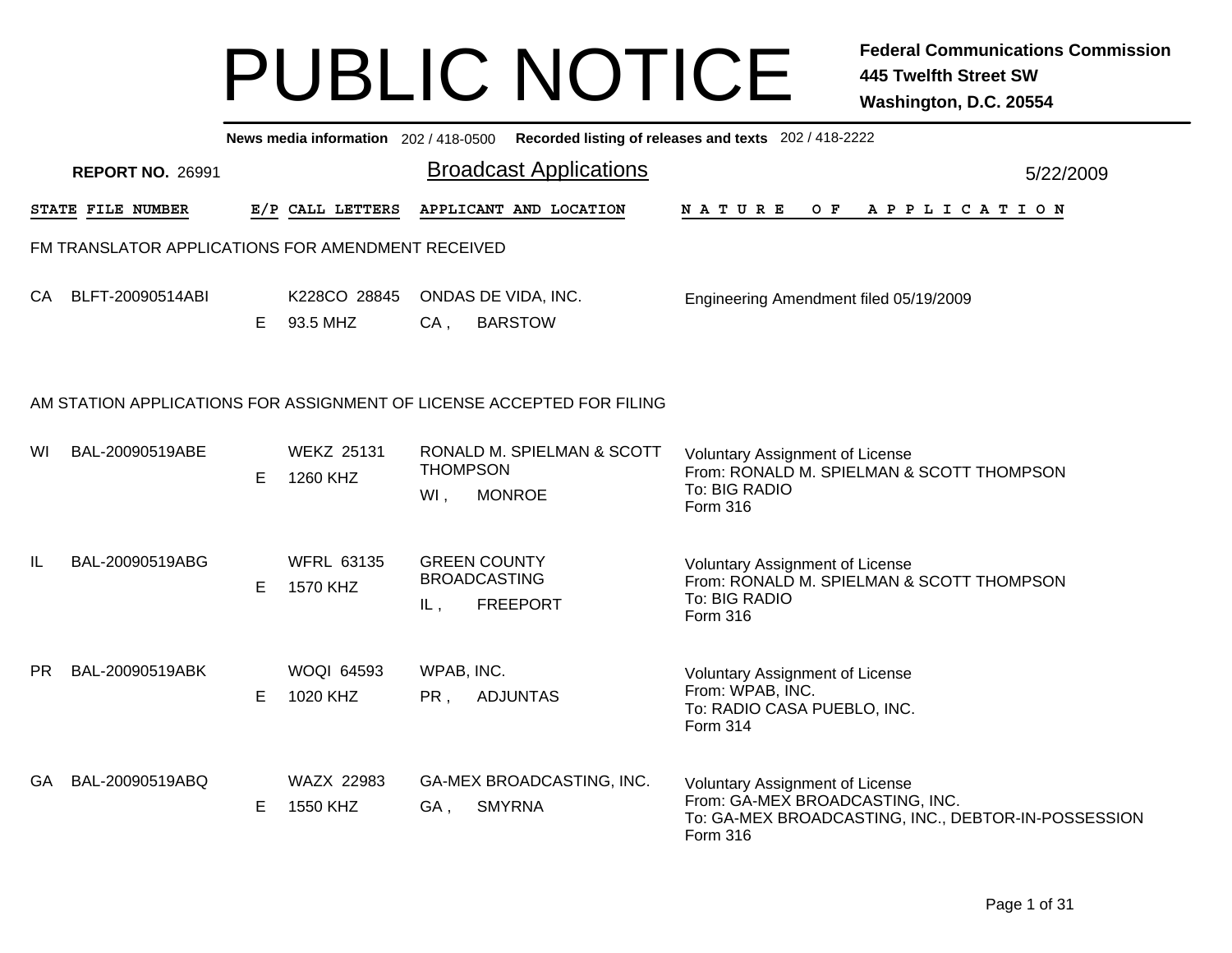|     |                                                                       |    |                                       |                        | News media information 202/418-0500 Recorded listing of releases and texts 202/418-2222<br><b>Broadcast Applications</b> |                                                                                                                  |           |  |  |  |  |  |  |  |  |  |  |  |
|-----|-----------------------------------------------------------------------|----|---------------------------------------|------------------------|--------------------------------------------------------------------------------------------------------------------------|------------------------------------------------------------------------------------------------------------------|-----------|--|--|--|--|--|--|--|--|--|--|--|
|     | <b>REPORT NO. 26991</b>                                               |    |                                       |                        |                                                                                                                          |                                                                                                                  | 5/22/2009 |  |  |  |  |  |  |  |  |  |  |  |
|     | STATE FILE NUMBER                                                     |    | E/P CALL LETTERS                      |                        | APPLICANT AND LOCATION                                                                                                   | NATURE<br>OF APPLICATION                                                                                         |           |  |  |  |  |  |  |  |  |  |  |  |
|     |                                                                       |    |                                       |                        | CLASS A TV APPLICATIONS FOR ASSIGNMENT OF LICENSE ACCEPTED FOR FILING                                                    |                                                                                                                  |           |  |  |  |  |  |  |  |  |  |  |  |
| KY. | BALTTA-20090519ACA                                                    | E. | WBKI-CA 38464 WBKISLG, LLC<br>CHAN-28 |                        | KY, LOUISVILLE                                                                                                           | <b>Voluntary Assignment of License</b><br>From: WBKISLG, LLC<br>To: LOUISVILLE TV GROUP, LLC<br>Form 314         |           |  |  |  |  |  |  |  |  |  |  |  |
|     | DIGITAL TV APPLICATIONS FOR ASSIGNMENT OF LICENSE ACCEPTED FOR FILING |    |                                       |                        |                                                                                                                          |                                                                                                                  |           |  |  |  |  |  |  |  |  |  |  |  |
| KY. | BALCDT-20090519ABZ                                                    | E. | WBKI-TV 25173 WBKISLG, LLC<br>CHAN-19 | KY,                    | <b>CAMPBELLSVILLE</b>                                                                                                    | <b>Voluntary Assignment of License</b><br>From: WBKISLG, LLC<br>To: LOUISVILLE TV GROUP, LLC<br><b>Form 314</b>  |           |  |  |  |  |  |  |  |  |  |  |  |
|     |                                                                       |    |                                       |                        | FM STATION APPLICATIONS FOR ASSIGNMENT OF LICENSE ACCEPTED FOR FILING                                                    |                                                                                                                  |           |  |  |  |  |  |  |  |  |  |  |  |
| WI  | BALH-20090519ABF                                                      | E. | 93.7 MHZ                              | <b>THOMPSON</b><br>Wl, | WEKZ-FM 25132 RONALD M.SPIELMAN & SCOTT<br><b>MONROE</b>                                                                 | <b>Voluntary Assignment of License</b><br>From: RONALD M. SPIELMAN & SCOTT THOMPSON<br>To: BIG RADIO<br>Form 316 |           |  |  |  |  |  |  |  |  |  |  |  |
| IL  | BALH-20090519ABH                                                      | E. | <b>WFPS 22647</b><br>92.1 MHZ         | IL,                    | <b>GREEN COUNTY</b><br><b>BROADCASTING</b><br><b>FREEPORT</b>                                                            | <b>Voluntary Assignment of License</b><br>From: RONALD M. SPIELMAN & SCOTT THOMPSON<br>To: BIG RADIO<br>Form 316 |           |  |  |  |  |  |  |  |  |  |  |  |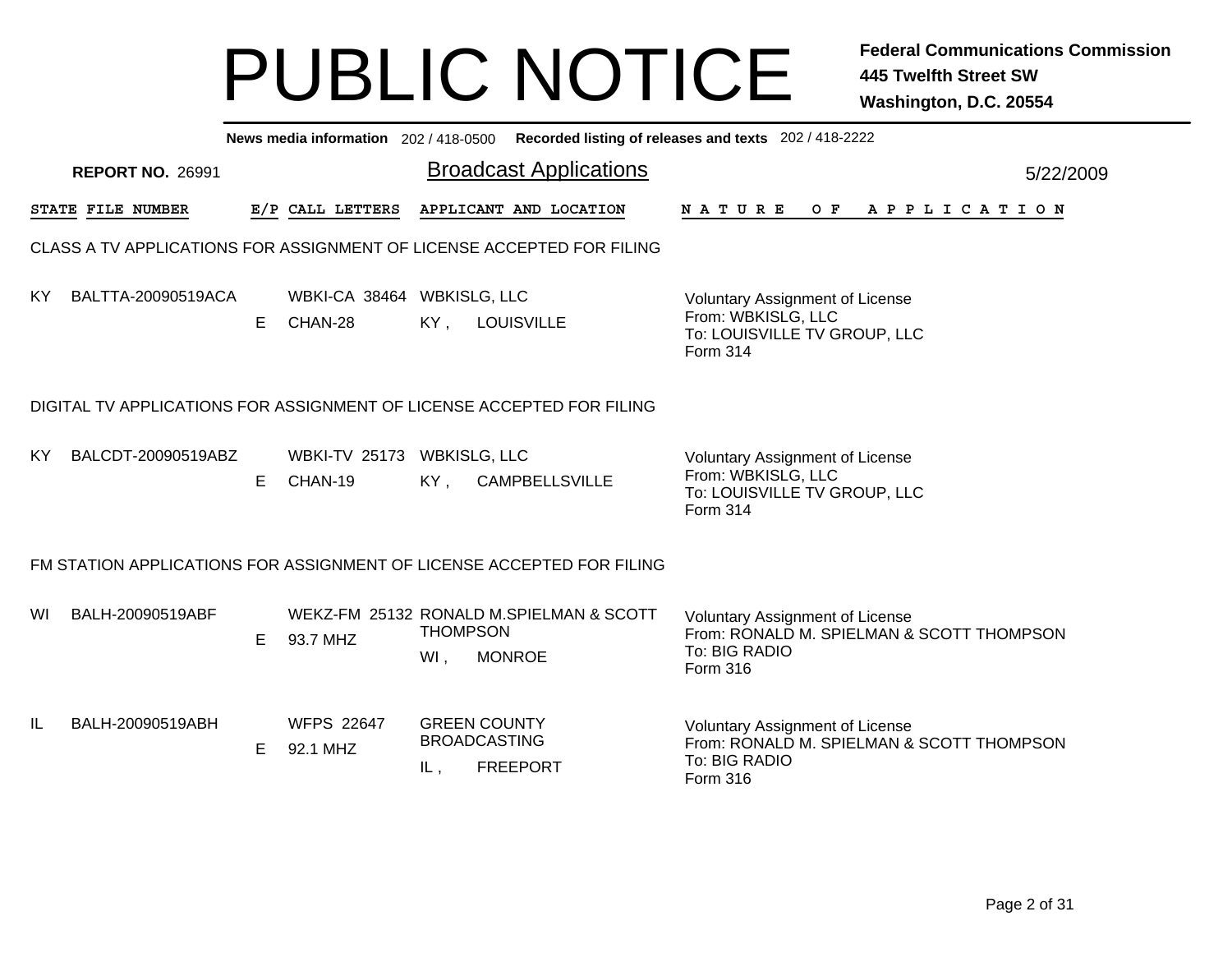|     | News media information 202 / 418-0500<br>Recorded listing of releases and texts 202 / 418-2222 |    |                                |             |                                                                          |                                                                                                                                      |  |  |  |  |  |  |  |  |
|-----|------------------------------------------------------------------------------------------------|----|--------------------------------|-------------|--------------------------------------------------------------------------|--------------------------------------------------------------------------------------------------------------------------------------|--|--|--|--|--|--|--|--|
|     | <b>REPORT NO. 26991</b>                                                                        |    |                                |             | <b>Broadcast Applications</b>                                            | 5/22/2009                                                                                                                            |  |  |  |  |  |  |  |  |
|     | STATE FILE NUMBER                                                                              |    | E/P CALL LETTERS               |             | APPLICANT AND LOCATION                                                   | O F<br>A P P L I C A T I O N<br><b>NATURE</b>                                                                                        |  |  |  |  |  |  |  |  |
|     |                                                                                                |    |                                |             | FM STATION APPLICATIONS FOR ASSIGNMENT OF LICENSE ACCEPTED FOR FILING    |                                                                                                                                      |  |  |  |  |  |  |  |  |
| IL  | BALH-20090519ABI                                                                               | E. | <b>WQLF 59674</b><br>102.1 MHZ | IL,         | <b>GREEN COUNTY</b><br><b>BROADCASTING</b><br><b>LENA</b>                | <b>Voluntary Assignment of License</b><br>From: RONALD M. SPIELMAN & SCOTT THOMPSON<br>To: BIG RADIO<br>Form 316                     |  |  |  |  |  |  |  |  |
|     |                                                                                                |    |                                |             | FM TRANSLATOR APPLICATIONS FOR ASSIGNMENT OF LICENSE ACCEPTED FOR FILING |                                                                                                                                      |  |  |  |  |  |  |  |  |
| GA. | BALFT-20090519ABB                                                                              | E. | 105.1 MHZ                      | INC.<br>GA, | W286BO 142980 COLQUITT COMMUNITY RADIO,<br><b>NEW ELM</b>                | <b>Voluntary Assignment of License</b><br>From: COLQUITT COMMUNITY RADIO, INC.<br>To: COLQUITT BROADCASTING COMPANY, LLC<br>Form 345 |  |  |  |  |  |  |  |  |
| OK. | BALFT-20090519ABT                                                                              | E. | K294AO 10075<br>106.7 MHZ      | OK.         | <b>CFO RADIO NETWORK</b><br><b>STILLWATER</b>                            | <b>Voluntary Assignment of License</b><br>From: CFO RADIO NETWORK<br>To: THE LOVE STATION, INC.<br>Form 345                          |  |  |  |  |  |  |  |  |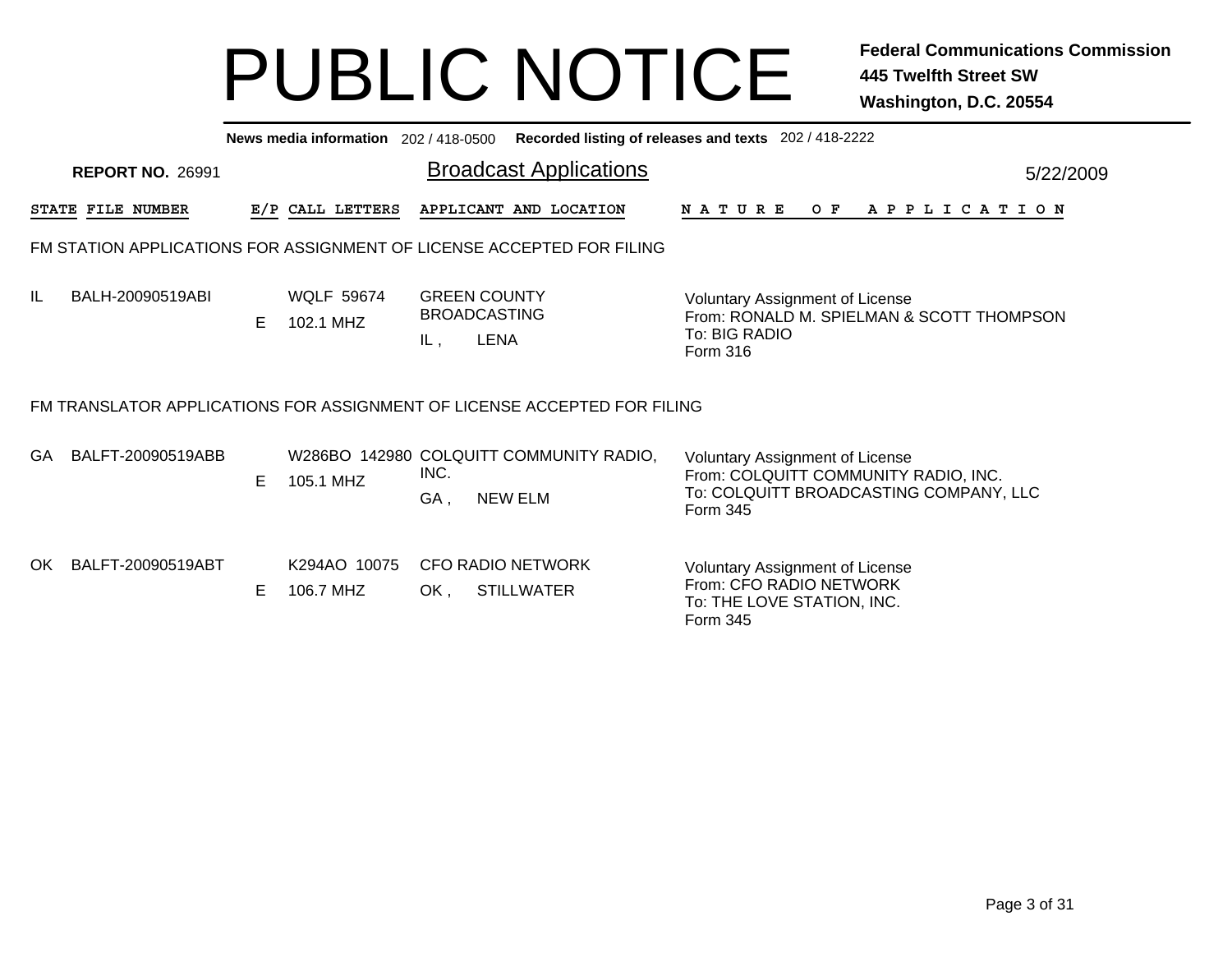|    | News media information 202 / 418-0500 Recorded listing of releases and texts 202 / 418-2222 |    |                               |                                                                                                   |  |                                                                                                                                             |  |  |  |  |  |  |  |  |
|----|---------------------------------------------------------------------------------------------|----|-------------------------------|---------------------------------------------------------------------------------------------------|--|---------------------------------------------------------------------------------------------------------------------------------------------|--|--|--|--|--|--|--|--|
|    | <b>REPORT NO. 26991</b>                                                                     |    |                               | <b>Broadcast Applications</b>                                                                     |  | 5/22/2009                                                                                                                                   |  |  |  |  |  |  |  |  |
|    | STATE FILE NUMBER                                                                           |    | E/P CALL LETTERS              | APPLICANT AND LOCATION                                                                            |  | NATURE<br>APPLICATION<br>O F                                                                                                                |  |  |  |  |  |  |  |  |
|    | FM TRANSLATOR APPLICATIONS FOR ASSIGNMENT OF LICENSE                                        |    |                               |                                                                                                   |  |                                                                                                                                             |  |  |  |  |  |  |  |  |
| GA | BALFT-20081222ABP                                                                           | E. | 97.9 MHZ                      | W250BC 158597 CUMULUS LICENSING LLC<br>GA,<br>RIVERDALE                                           |  | Voluntary Assignment of License<br>From: EXTREME MEDIA GROUP, LLC<br>To: CUMULUS LICENSING LLC<br>Form 345<br><b>Granted With Condition</b> |  |  |  |  |  |  |  |  |
|    |                                                                                             |    |                               |                                                                                                   |  | Petition for Reconsideration Filed 03/19/2009 by Radio One Licenses, LLO                                                                    |  |  |  |  |  |  |  |  |
|    |                                                                                             |    |                               |                                                                                                   |  | Opposition Filed 04/15/2009 by Extreme Media Group, LLC                                                                                     |  |  |  |  |  |  |  |  |
|    |                                                                                             |    |                               |                                                                                                   |  | Motion for Extension of Time Filed 05/13/2009 by Radio One, Inc.                                                                            |  |  |  |  |  |  |  |  |
|    |                                                                                             |    |                               |                                                                                                   |  | Reply Filed 05/12/2009 by Radio One Licenses, LLC                                                                                           |  |  |  |  |  |  |  |  |
|    |                                                                                             |    |                               |                                                                                                   |  | Motion for Extension of Time Filed 05/13/2009 by Radio One, Inc.                                                                            |  |  |  |  |  |  |  |  |
|    |                                                                                             |    |                               | DIGITAL AUXILIARY APPLICATIONS FOR AUXILIARY PERMIT ACCEPTED FOR FILING                           |  |                                                                                                                                             |  |  |  |  |  |  |  |  |
|    | CA BXPEDT-20090519AAD                                                                       | E  | CHAN-43                       | KCSM-TV 58912 SAN MATEO COUNTY<br><b>COMMUNITY COLLEGE DISTRICT</b><br><b>SAN MATEO</b><br>$CA$ , |  | CP for auxiliary purposes.                                                                                                                  |  |  |  |  |  |  |  |  |
|    |                                                                                             |    |                               | FM AUXILIARY TRANSMITTING ANTENNA APPLICATIONS FOR AUXILIARY PERMIT ACCEPTED FOR FILING           |  |                                                                                                                                             |  |  |  |  |  |  |  |  |
|    | NM BXPED-20090519ABX                                                                        | E  | <b>KFLQ 20637</b><br>91.5 MHZ | FAMILY LIFE BROADCASTING<br><b>SYSTEM</b><br>ALBUQUERQUE<br>$NM$ ,                                |  | CP for auxiliary purposes.                                                                                                                  |  |  |  |  |  |  |  |  |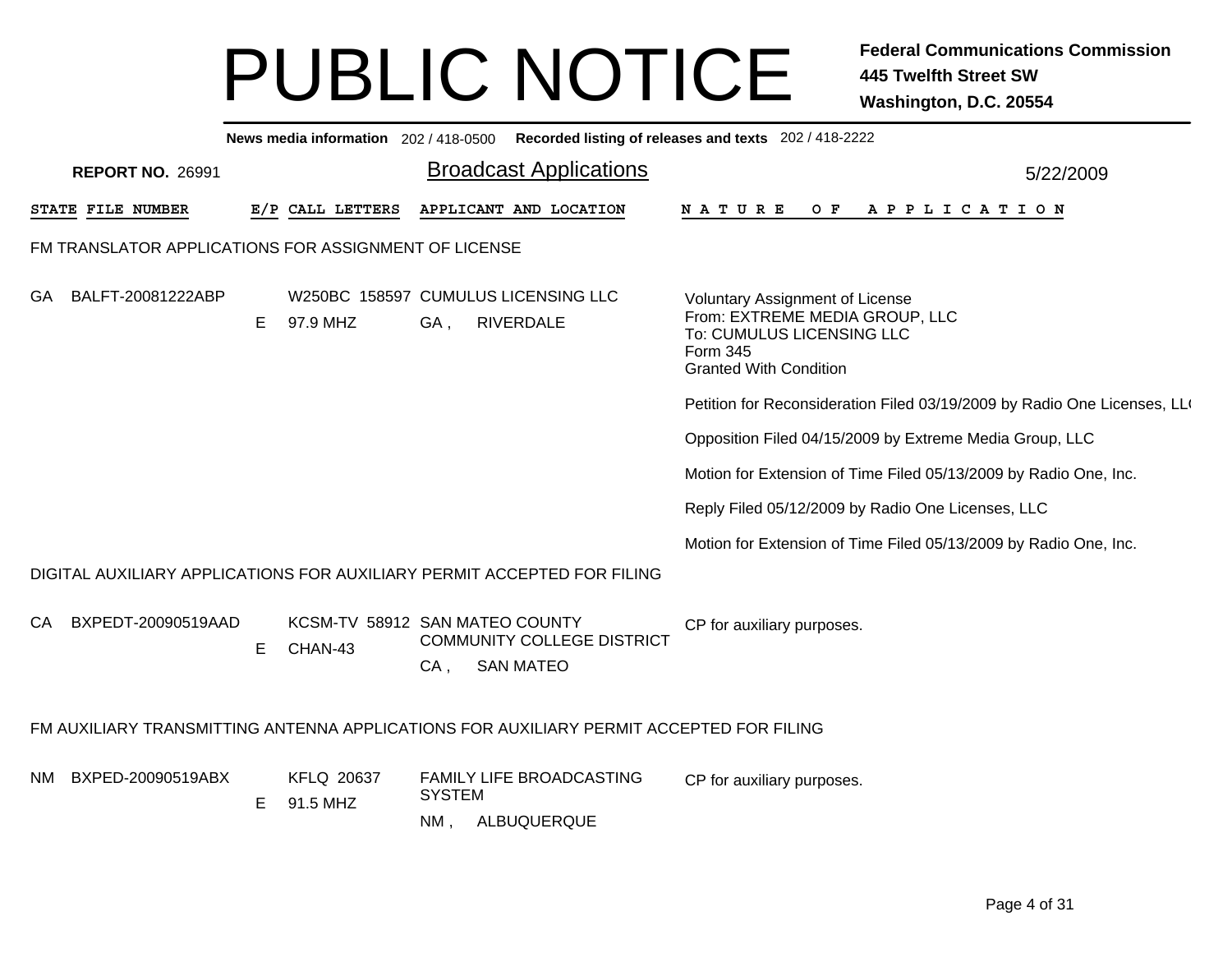|     |                                                                                      |    |                                              |                          |                                            | News media information 202 / 418-0500 Recorded listing of releases and texts 202 / 418-2222 |           |
|-----|--------------------------------------------------------------------------------------|----|----------------------------------------------|--------------------------|--------------------------------------------|---------------------------------------------------------------------------------------------|-----------|
|     | <b>REPORT NO. 26991</b>                                                              |    |                                              |                          | <b>Broadcast Applications</b>              |                                                                                             | 5/22/2009 |
|     | STATE FILE NUMBER                                                                    |    | E/P CALL LETTERS                             |                          | APPLICANT AND LOCATION                     | <b>NATURE</b><br>O F<br>A P P L I C A T I O N                                               |           |
|     | DIGITAL TRANSLATOR OR DIGITAL LPTV APPLICATIONS FOR CP EXTENSION ACCEPTED FOR FILING |    |                                              |                          |                                            |                                                                                             |           |
| NY. | BEP-20090519AAV                                                                      | E. | WXNY-LP 29231 ISLAND BROADCASTING<br>CHAN-32 | <b>COMPANY</b><br>NY,    | <b>NEW YORK</b>                            | Extension of time to complete digital construction permit:<br>BDFCDTL-20060111ACQ           |           |
| NY. | BEP-20090519AAX                                                                      | E  | WNYX-LP 29236 ISLAND BROADCASTING<br>CHAN-35 | <b>COMPANY</b><br>NY,    | <b>NEW YORK</b>                            | Extension of time to complete digital construction permit:<br>BDFCDTL-20060111ACR           |           |
|     | DIGITAL CLASS A TV APPLICATIONS FOR DISPLACEMENT ACCEPTED FOR FILING                 |    |                                              |                          |                                            |                                                                                             |           |
| TX  | BDISDTA-20090519AAO                                                                  | Е  | CHAN-48                                      | <b>MCALLEN</b><br>$TX$ , | KTFV-CA 28280 ENTRAVISION HOLDINGS, LLC    | Minor change of callsign KTFV-CA.                                                           |           |
|     | AM STATION APPLICATIONS FOR LICENSE TO COVER ACCEPTED FOR FILING                     |    |                                              |                          |                                            |                                                                                             |           |
| WV. | BL-20090518AKO                                                                       | P  | <b>WSCW 12076</b><br>1410 KHZ                | KENTUCKY, LLC<br>WV,     | L.M. COMMUNICATIONS OF<br>SOUTH CHARLESTON | License to cover.                                                                           |           |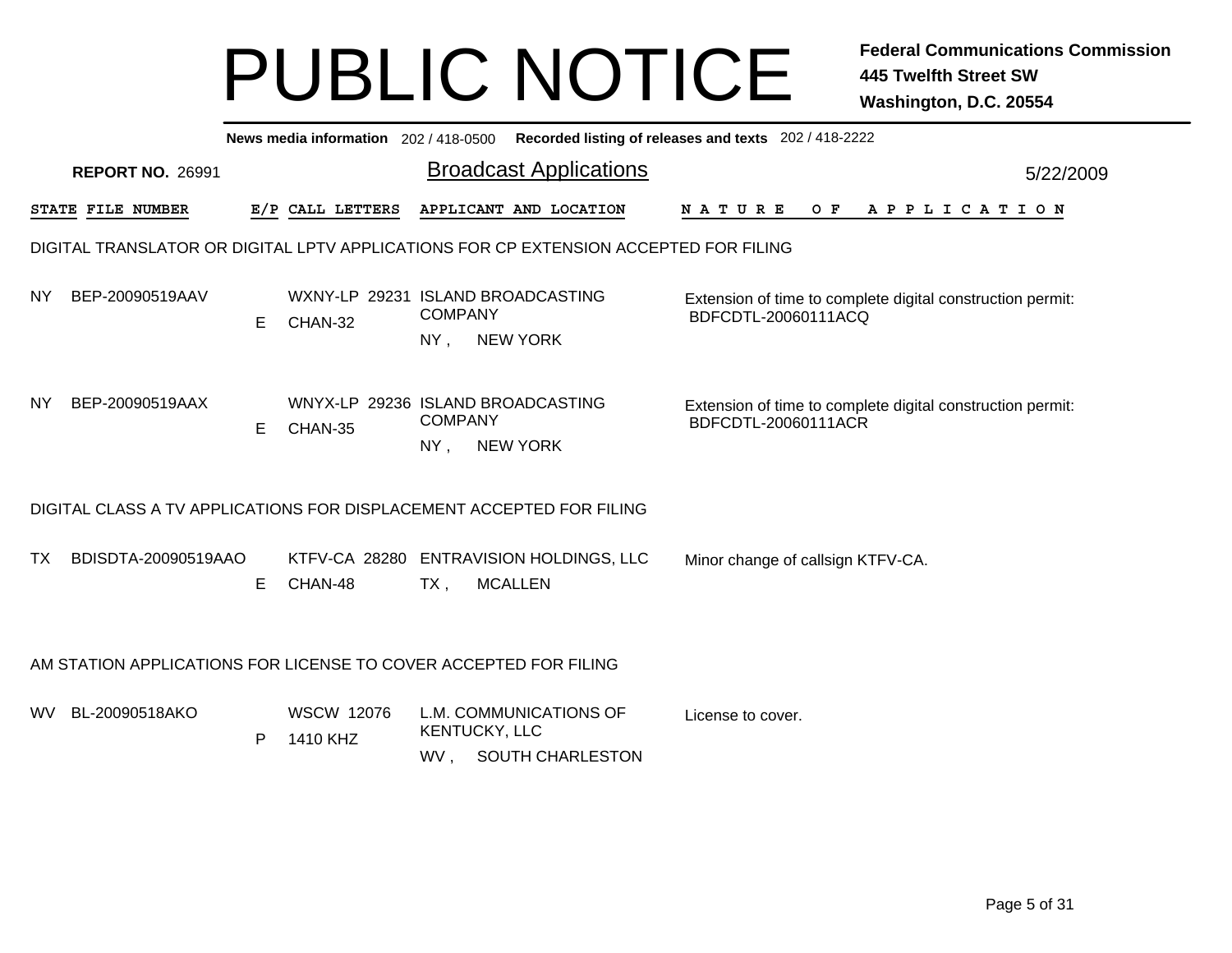|     |                                                                  |    |                                        |        | News media information 202/418-0500 Recorded listing of releases and texts 202/418-2222  |                                                                                    |           |
|-----|------------------------------------------------------------------|----|----------------------------------------|--------|------------------------------------------------------------------------------------------|------------------------------------------------------------------------------------|-----------|
|     | <b>REPORT NO. 26991</b>                                          |    |                                        |        | <b>Broadcast Applications</b>                                                            |                                                                                    | 5/22/2009 |
|     | STATE FILE NUMBER                                                |    | E/P CALL LETTERS                       |        | APPLICANT AND LOCATION                                                                   | N A T U R E<br>O F<br>A P P L I C A T I O N                                        |           |
|     | CLASS A TV APPLICATIONS FOR LICENSE TO COVER ACCEPTED FOR FILING |    |                                        |        |                                                                                          |                                                                                    |           |
| CA  | BLTTA-20090519AAR                                                | E  | K35ER 31352<br>CHAN-35                 | $CA$ , | <b>ENTRAVISION HOLDINGS, LLC</b><br><b>SANTA MARIA</b>                                   | License to cover construction permit no: BPTTA-20090105AGI,<br>callsign K35ER.     |           |
|     |                                                                  |    |                                        |        | DIGITAL TRANSLATOR OR DIGITAL LPTV APPLICATIONS FOR LICENSE TO COVER ACCEPTED FOR FILING |                                                                                    |           |
| WY. | BLDTT-20090519ACU                                                | E. | CHAN-28                                | WY,    | K28JU-D 167610 CENTRAL WYOMING COLLEGE<br>ROCK SPRINGS, ETC.                             | License to cover construction permit no: BMPDTT-20080717ANT,<br>callsign K28JU-D.  |           |
| UT  | BLDTT-20090519ADA                                                | Е  | K40IX-D 167866 PIUTE COUNTY<br>CHAN-40 | UT,    | <b>ANTIMONY</b>                                                                          | License to cover construction permit no: BDCCDTT-20061003ACA,<br>callsign K40IX-D. |           |
| UT  | BLDTT-20090519ADB                                                | E  | K38JS-D 168100 PIUTE COUNTY<br>CHAN-38 | UT,    | <b>ANTIMONY</b>                                                                          | License to cover construction permit no: BDCCDTT-20061003ABV,<br>callsign K38JS-D. |           |
| UT  | BLDTT-20090519ADC                                                | Е  | K46IV-D 168098 PIUTE COUNTY<br>CHAN-46 | UT,    | <b>ANTIMONY</b>                                                                          | License to cover construction permit no: BDCCDTT-20061003ABY,<br>callsign K46IV-D. |           |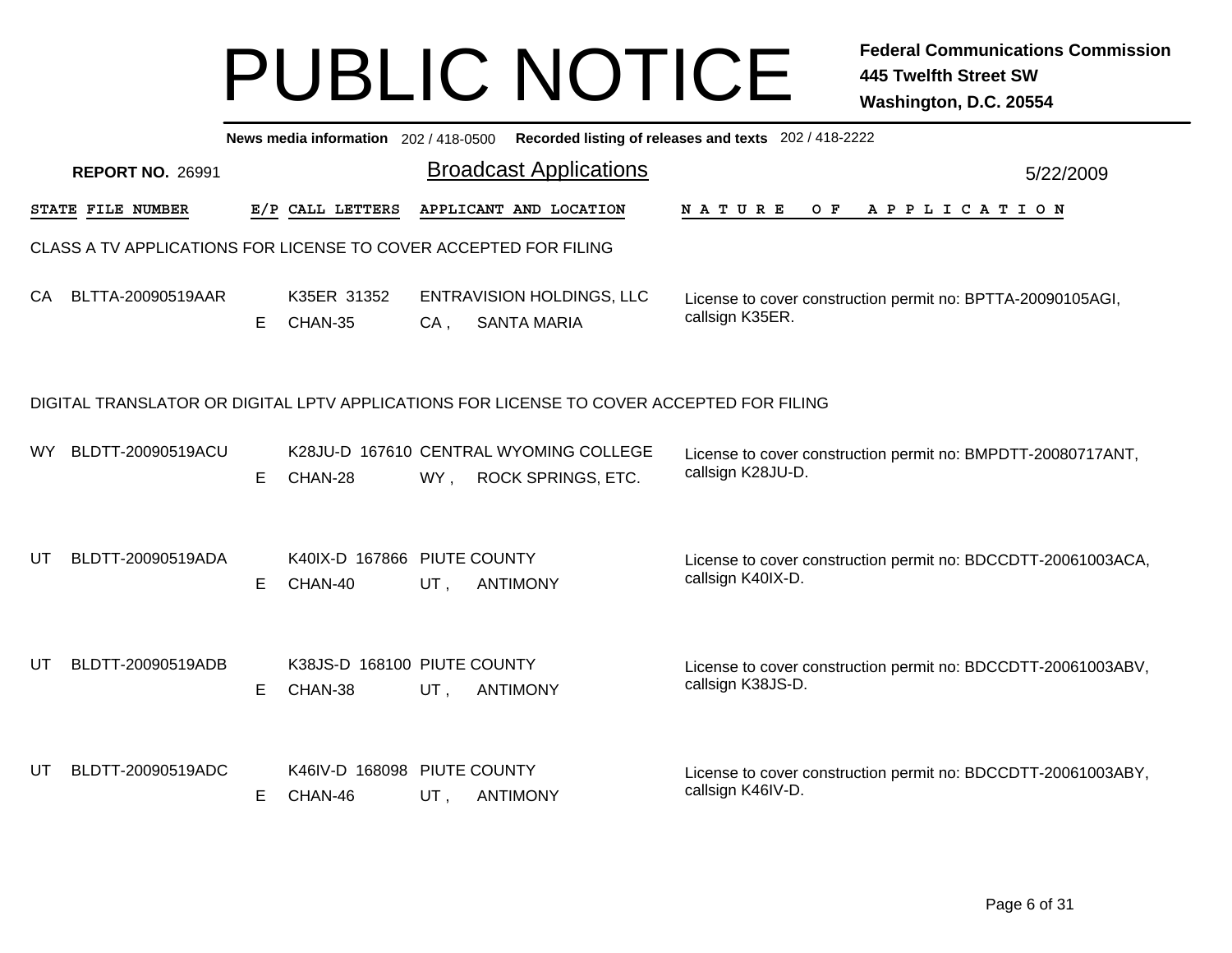|      |                                                                                          | News media information 202/418-0500 Recorded listing of releases and texts 202/418-2222<br><b>Broadcast Applications</b><br>5/22/2009 |                                        |                        |               |                                                |  |                                                                                    |  |  |  |  |  |  |                       |  |  |  |
|------|------------------------------------------------------------------------------------------|---------------------------------------------------------------------------------------------------------------------------------------|----------------------------------------|------------------------|---------------|------------------------------------------------|--|------------------------------------------------------------------------------------|--|--|--|--|--|--|-----------------------|--|--|--|
|      | <b>REPORT NO. 26991</b>                                                                  |                                                                                                                                       |                                        |                        |               |                                                |  |                                                                                    |  |  |  |  |  |  |                       |  |  |  |
|      | STATE FILE NUMBER                                                                        |                                                                                                                                       | E/P CALL LETTERS                       |                        |               | APPLICANT AND LOCATION                         |  | NATURE OF                                                                          |  |  |  |  |  |  | A P P L I C A T I O N |  |  |  |
|      | DIGITAL TRANSLATOR OR DIGITAL LPTV APPLICATIONS FOR LICENSE TO COVER ACCEPTED FOR FILING |                                                                                                                                       |                                        |                        |               |                                                |  |                                                                                    |  |  |  |  |  |  |                       |  |  |  |
| UT   | BLDTT-20090519ADD                                                                        | E.                                                                                                                                    | K36IG-D 168099 PIUTE COUNTY<br>CHAN-36 | UT,                    |               | <b>ANTIMONY</b>                                |  | License to cover construction permit no: BDCCDTT-20061003ABW,<br>callsign K36IG-D. |  |  |  |  |  |  |                       |  |  |  |
|      | DIGITAL TV APPLICATIONS FOR LICENSE TO COVER ACCEPTED FOR FILING                         |                                                                                                                                       |                                        |                        |               |                                                |  |                                                                                    |  |  |  |  |  |  |                       |  |  |  |
| AZ   | BLEDT-20090519AAA                                                                        | E.                                                                                                                                    | KDTP-DT 83491<br>CHAN-11               | EDUCATORS, INC.<br>AZ, |               | <b>COMMUNITY TELEVISION</b><br><b>HOLBROOK</b> |  | License to cover construction permit no: BPEDT-20080321ACY,<br>callsign KDTP.      |  |  |  |  |  |  |                       |  |  |  |
|      | FM BOOSTER APPLICATIONS FOR LICENSE TO COVER ACCEPTED FOR FILING                         |                                                                                                                                       |                                        |                        |               |                                                |  |                                                                                    |  |  |  |  |  |  |                       |  |  |  |
| KY.  | BLFTB-20090519ACI                                                                        | E                                                                                                                                     | WAKY-FM1<br>166337<br>103.5 MHZ        | KY,                    |               | W & B BROADCASTING, INC.<br>NEWBURG/LOUISVILLE |  | License to cover.                                                                  |  |  |  |  |  |  |                       |  |  |  |
|      | FM TRANSLATOR APPLICATIONS FOR LICENSE TO COVER ACCEPTED FOR FILING                      |                                                                                                                                       |                                        |                        |               |                                                |  |                                                                                    |  |  |  |  |  |  |                       |  |  |  |
| NY I | BLFT-20090519ABC                                                                         | E                                                                                                                                     | W299BI 138598<br>107.7 MHZ             | $NY$ ,                 | <b>ITHACA</b> | ROI BROADCASTING, INC.                         |  | License to cover.                                                                  |  |  |  |  |  |  |                       |  |  |  |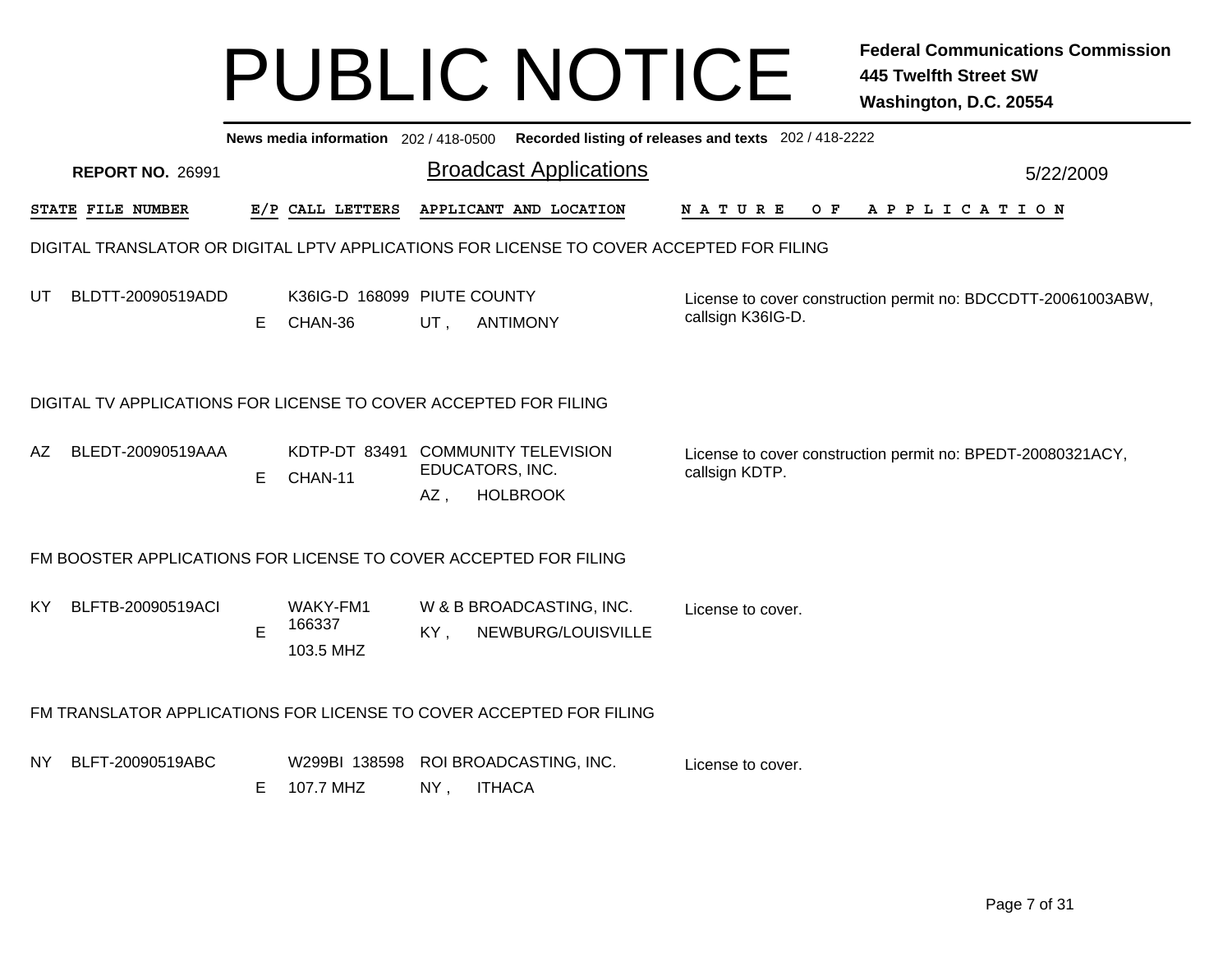|                          |   |                        | News media information 202 / 418-0500 Recorded listing of releases and texts 202 / 418-2222 |                                                                                                      |
|--------------------------|---|------------------------|---------------------------------------------------------------------------------------------|------------------------------------------------------------------------------------------------------|
| <b>REPORT NO. 26991</b>  |   |                        | <b>Broadcast Applications</b>                                                               | 5/22/2009                                                                                            |
| <b>STATE FILE NUMBER</b> |   | E/P CALL LETTERS       | APPLICANT AND LOCATION                                                                      | N A T U R E<br>OF APPLICATION                                                                        |
|                          |   |                        | FM TRANSLATOR APPLICATIONS FOR LICENSE TO COVER ACCEPTED FOR FILING                         |                                                                                                      |
| GA BLFT-20090519ACZ      | Е | 101.5 MHZ              | W268BI 148330 RADIO ASSIST MINISTRY, INC.<br><b>RINCON</b><br>GA,                           | License to cover.                                                                                    |
|                          |   |                        | LOW POWER FM APPLICATIONS FOR LICENSE TO COVER ACCEPTED FOR FILING                          |                                                                                                      |
| WY l<br>BLL-20090519AAU  | Е | 105.1 MHZ              | KFCB-LP 126692 DOUGLAS BAPTIST CHURCH,<br>INC.<br>WY,<br><b>DOUGLAS</b>                     | License to cover.                                                                                    |
|                          |   |                        | TV TRANSLATOR OR LPTV STATION APPLICATIONS FOR LICENSE TO COVER ACCEPTED FOR FILING         |                                                                                                      |
| BLTT-20090519ACS<br>WY l | E | K22BK 10035<br>CHAN-22 | CENTRAL WYOMING COLLEGE<br>ROCK SPRINGS, ETC.<br>WY.                                        | License to cover construction permit no: BPTTL-20080717ANV,<br>callsign K22BK.                       |
|                          |   |                        |                                                                                             | FM STATION APPLICATIONS FOR MAJOR MODIFICATION TO A CONSTRUCTION PERMIT PETITION FOR RECONSIDERATION |
| BMAPED-20071019ASM<br>МN |   | <b>KRLP 91900</b>      | <b>EDUCATIONAL MEDIA</b><br><b>FOUNDATION</b>                                               | Mod of CP to chg                                                                                     |
|                          | Е | 88.1 MHZ               | <b>WINDOM</b><br>MN,                                                                        | Dismissed 4/8/2009 per Settlement Agreement - no letter sent                                         |
|                          |   |                        |                                                                                             | Petition for Reconsideration Filed 05/13/2009 by EDUCATIONAL MEDIA<br><b>FOUNDATION</b>              |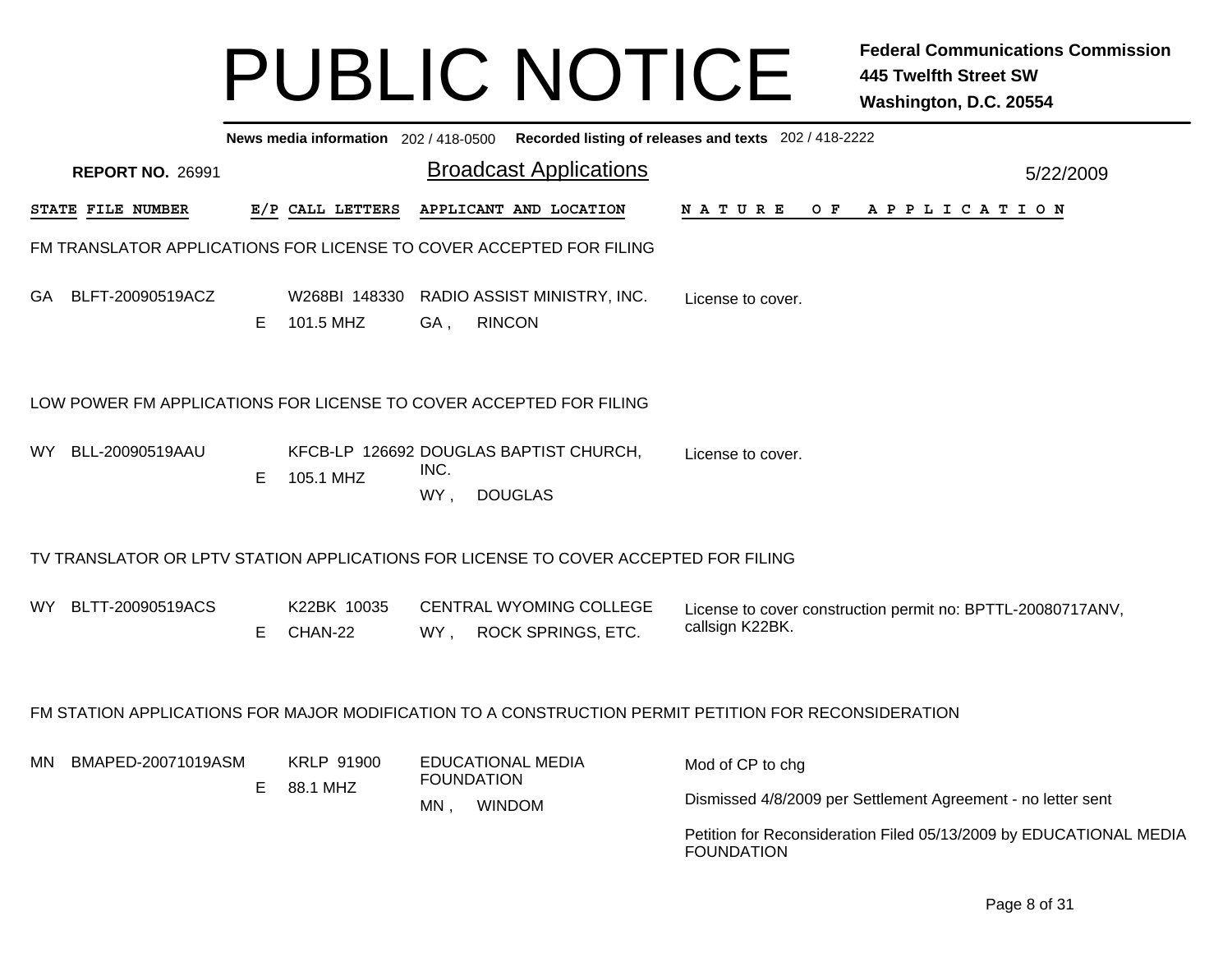|     | News media information 202 / 418-0500 Recorded listing of releases and texts 202 / 418-2222<br>5/22/2009 |             |                               |              |                                                                               |                                        |  |  |  |  |     |  |  |  |  |                       |  |  |
|-----|----------------------------------------------------------------------------------------------------------|-------------|-------------------------------|--------------|-------------------------------------------------------------------------------|----------------------------------------|--|--|--|--|-----|--|--|--|--|-----------------------|--|--|
|     | <b>REPORT NO. 26991</b>                                                                                  |             |                               |              | <b>Broadcast Applications</b>                                                 |                                        |  |  |  |  |     |  |  |  |  |                       |  |  |
|     | STATE FILE NUMBER                                                                                        |             | E/P CALL LETTERS              |              | APPLICANT AND LOCATION                                                        | NATURE                                 |  |  |  |  | O F |  |  |  |  | A P P L I C A T I O N |  |  |
|     |                                                                                                          |             |                               |              | AM STATION APPLICATIONS FOR MINOR AMENDMENT TO A CONSTRUCTION PERMIT RECEIVED |                                        |  |  |  |  |     |  |  |  |  |                       |  |  |
| MN  | BP-20080722AEV                                                                                           | E.          | <b>KPRM 15975</b><br>870 KHZ  | CORP.<br>MN, | DE LA HUNT BROADCASTING<br><b>PARK RAPIDS</b>                                 | Engineering Amendment filed 05/19/2009 |  |  |  |  |     |  |  |  |  |                       |  |  |
| TX. | BP-20081103ADC                                                                                           | Е           | KJSA 31063<br>1110 KHZ        | $TX$ ,       | M&M BROADCASTERS, LTD.<br><b>MINERAL WELLS</b>                                | Engineering Amendment filed 05/19/2009 |  |  |  |  |     |  |  |  |  |                       |  |  |
|     |                                                                                                          |             |                               |              | FM STATION APPLICATIONS FOR MINOR AMENDMENT TO A CONSTRUCTION PERMIT RECEIVED |                                        |  |  |  |  |     |  |  |  |  |                       |  |  |
| HI  | BPED-20081208AAA                                                                                         | Е           | KHPR 26446<br>88.1 MHZ        | $H1$ ,       | HAWAII PUBLIC RADIO, INC.<br><b>HONOLULU</b>                                  | Engineering Amendment filed 05/19/2009 |  |  |  |  |     |  |  |  |  |                       |  |  |
| ME  | BPH-20090406ABQ                                                                                          | $\mathsf E$ | WDME-FM<br>12882<br>103.1 MHZ | ME,          | THE ZONE CORPORATION<br>DOVER-FOXCROFT                                        | Engineering Amendment filed 05/19/2009 |  |  |  |  |     |  |  |  |  |                       |  |  |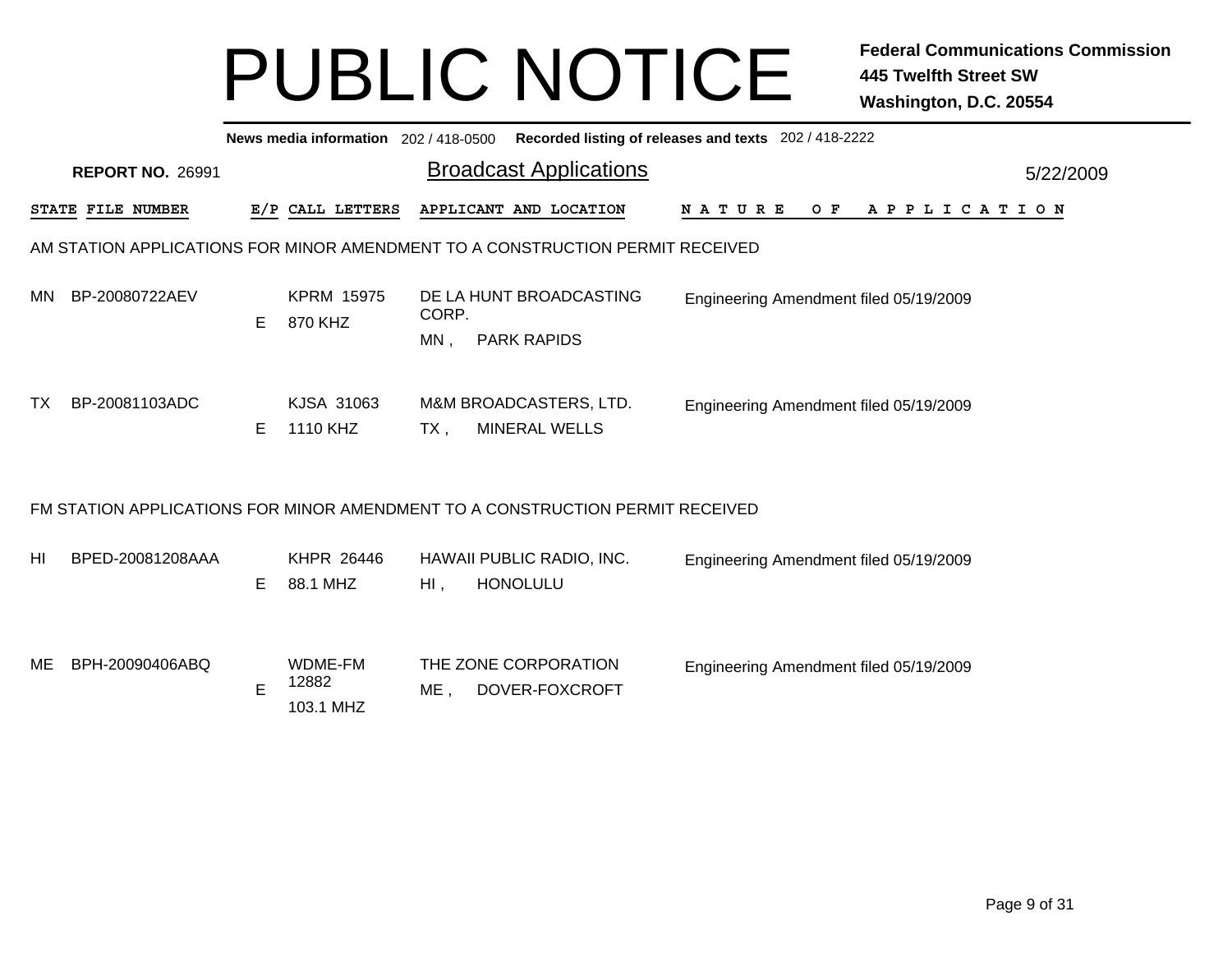|    | News media information 202 / 418-0500 Recorded listing of releases and texts 202 / 418-2222<br><b>Broadcast Applications</b><br>5/22/2009 |   |                                |             |                                                                                                              |             |                                                       |  |  |     |  |                       |  |  |  |  |  |  |
|----|-------------------------------------------------------------------------------------------------------------------------------------------|---|--------------------------------|-------------|--------------------------------------------------------------------------------------------------------------|-------------|-------------------------------------------------------|--|--|-----|--|-----------------------|--|--|--|--|--|--|
|    | <b>REPORT NO. 26991</b>                                                                                                                   |   |                                |             |                                                                                                              |             |                                                       |  |  |     |  |                       |  |  |  |  |  |  |
|    | <b>STATE FILE NUMBER</b>                                                                                                                  |   | E/P CALL LETTERS               |             | APPLICANT AND LOCATION                                                                                       | N A T U R E |                                                       |  |  | O F |  | A P P L I C A T I O N |  |  |  |  |  |  |
|    |                                                                                                                                           |   |                                |             | DTV DISTRIBUTED TRANSMISSION SYSTEM APPLICATIONS FOR MINOR CHANGE TO A LICENSED FACILITY ACCEPTED FOR FILING |             |                                                       |  |  |     |  |                       |  |  |  |  |  |  |
| ID | BPEDT-20090519ACP                                                                                                                         | Е | KAID 62442<br>CHAN-21          | ID,         | STATE BOARD OF EDUCATION,<br><b>STATE OF IDAHO</b><br><b>BOISE</b>                                           |             | Minor change in licensed facilities, callsign KAID.   |  |  |     |  |                       |  |  |  |  |  |  |
|    | FM STATION APPLICATIONS FOR MINOR CHANGE TO A LICENSED FACILITY ACCEPTED FOR FILING<br>Minor change in licensed facilities.               |   |                                |             |                                                                                                              |             |                                                       |  |  |     |  |                       |  |  |  |  |  |  |
| VT | BPH-20090519ABV                                                                                                                           | Е | <b>WKKN 46334</b><br>101.9 MHZ | VT,         | <b>GREAT EASTERN RADIO, LLC</b><br><b>WESTMINSTER</b>                                                        |             |                                                       |  |  |     |  |                       |  |  |  |  |  |  |
|    |                                                                                                                                           |   |                                |             | FM TRANSLATOR APPLICATIONS FOR MINOR CHANGE TO A LICENSED FACILITY ACCEPTED FOR FILING                       |             |                                                       |  |  |     |  |                       |  |  |  |  |  |  |
| ТX | BPFT-20090519AAS                                                                                                                          | E | 103.9 MHZ                      | $TX$ ,      | K280FH 156943 E-STRING WIRELESS, LTD<br><b>JACKSONVILLE</b>                                                  |             | Minor change in licensed facilities, callsign K280FH. |  |  |     |  |                       |  |  |  |  |  |  |
| МT | BPFT-20090519AAZ                                                                                                                          | E | K296FM 155131<br>107.1 MHZ     | INC.<br>MT, | SHEILA CALLAHAN & FRIENDS,<br><b>MISSOULA</b>                                                                |             | Minor change in licensed facilities, callsign K296FM. |  |  |     |  |                       |  |  |  |  |  |  |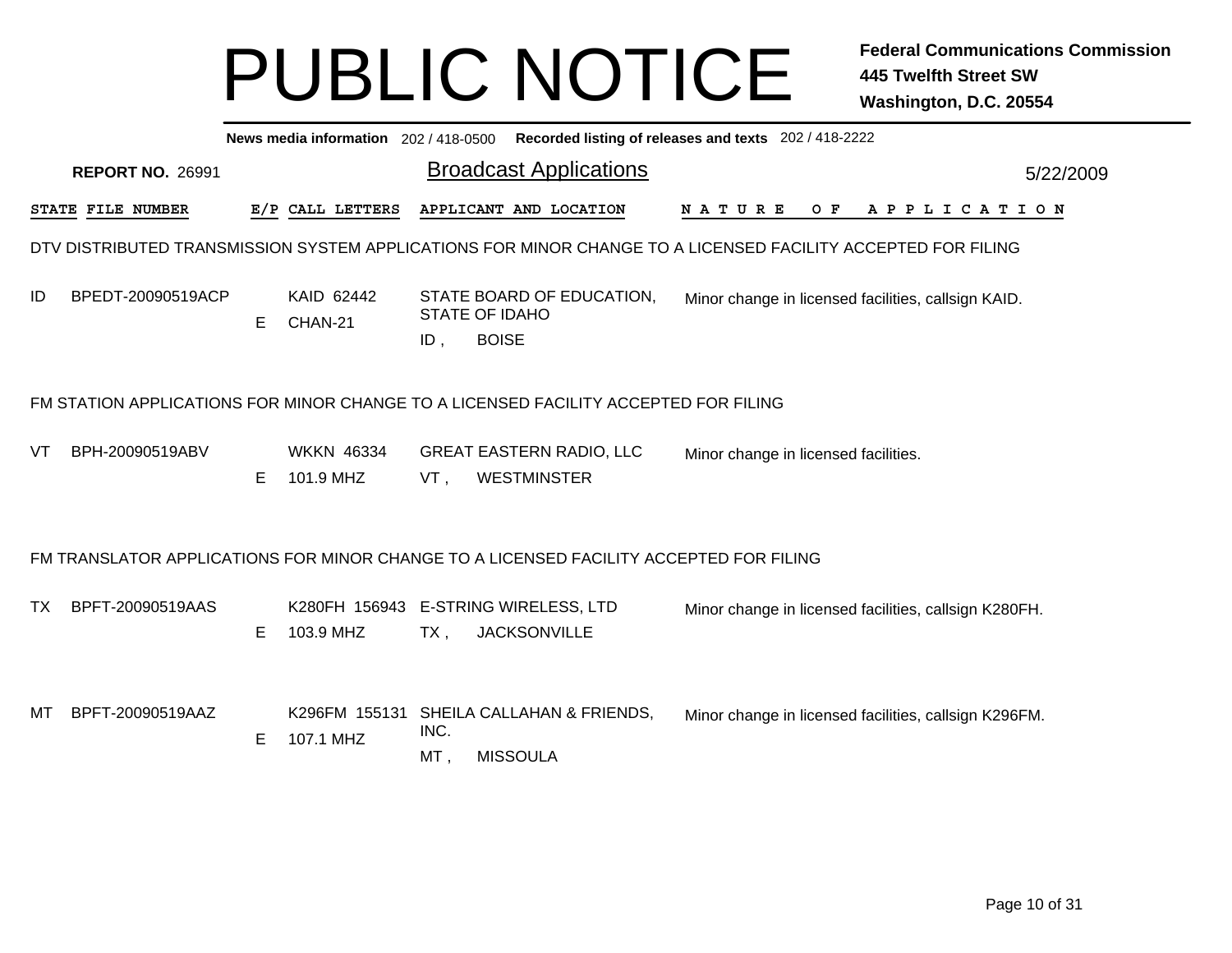|               | News media information 202 / 418-0500<br>Recorded listing of releases and texts 202 / 418-2222 |   |                          |                          |                                                                                             |                                                                                                              |           |  |  |  |  |  |  |  |
|---------------|------------------------------------------------------------------------------------------------|---|--------------------------|--------------------------|---------------------------------------------------------------------------------------------|--------------------------------------------------------------------------------------------------------------|-----------|--|--|--|--|--|--|--|
|               | <b>REPORT NO. 26991</b>                                                                        |   |                          |                          | <b>Broadcast Applications</b>                                                               |                                                                                                              | 5/22/2009 |  |  |  |  |  |  |  |
|               | <b>STATE FILE NUMBER</b>                                                                       |   | E/P CALL LETTERS         |                          | APPLICANT AND LOCATION                                                                      | N A T U R E<br>O F<br>A P P L I C A T I O N                                                                  |           |  |  |  |  |  |  |  |
|               |                                                                                                |   |                          |                          | FM TRANSLATOR APPLICATIONS FOR MINOR CHANGE TO A LICENSED FACILITY ACCEPTED FOR FILING      |                                                                                                              |           |  |  |  |  |  |  |  |
| ТX            | BPFT-20090519ACT                                                                               | E | K213EW 91707<br>90.5 MHZ | $TX$ ,                   | RADIO ASSIST MINISTRY, INC.<br><b>SAN ANGELO</b>                                            | Minor change in licensed facilities, callsign K213EW.                                                        |           |  |  |  |  |  |  |  |
| AL            | BPFT-20090519ADE                                                                               | Е | 95.9 MHZ                 | $AL$ ,                   | W240BM 146162 RADIO ASSIST MINISTRY, INC.<br><b>HEADLAND</b>                                | Minor change in licensed facilities, callsign W240BM.                                                        |           |  |  |  |  |  |  |  |
| <b>FILING</b> |                                                                                                |   |                          |                          |                                                                                             | DIGITAL TRANSLATOR OR DIGITAL LPTV APPLICATIONS FOR MINOR MODIFICATION TO A CONSTRUCTION PERMIT ACCEPTED FOR |           |  |  |  |  |  |  |  |
| ΚY            | BMPDVL-20090519ACW                                                                             | Е | W06AY 70498<br>CHAN-6    | <b>GARY WHITE</b><br>KY, | <b>LEBANON</b>                                                                              | Modification of construction permit file number<br>BDFCDVL-20070925AJU.                                      |           |  |  |  |  |  |  |  |
|               |                                                                                                |   |                          |                          | DIGITAL TV APPLICATIONS FOR MINOR MODIFICATION TO A CONSTRUCTION PERMIT ACCEPTED FOR FILING |                                                                                                              |           |  |  |  |  |  |  |  |
| MI            | BMPCDT-20090513AFU                                                                             | Е | CHAN-8                   | $MI$ ,                   | WDHS-DT 15498 W. RUSSELL WITHERS, JR.<br><b>IRON MOUNTAIN</b>                               | Modification of construction permit file number<br>BMPCDT-20080710AWJ.                                       |           |  |  |  |  |  |  |  |
|               |                                                                                                |   |                          |                          |                                                                                             |                                                                                                              |           |  |  |  |  |  |  |  |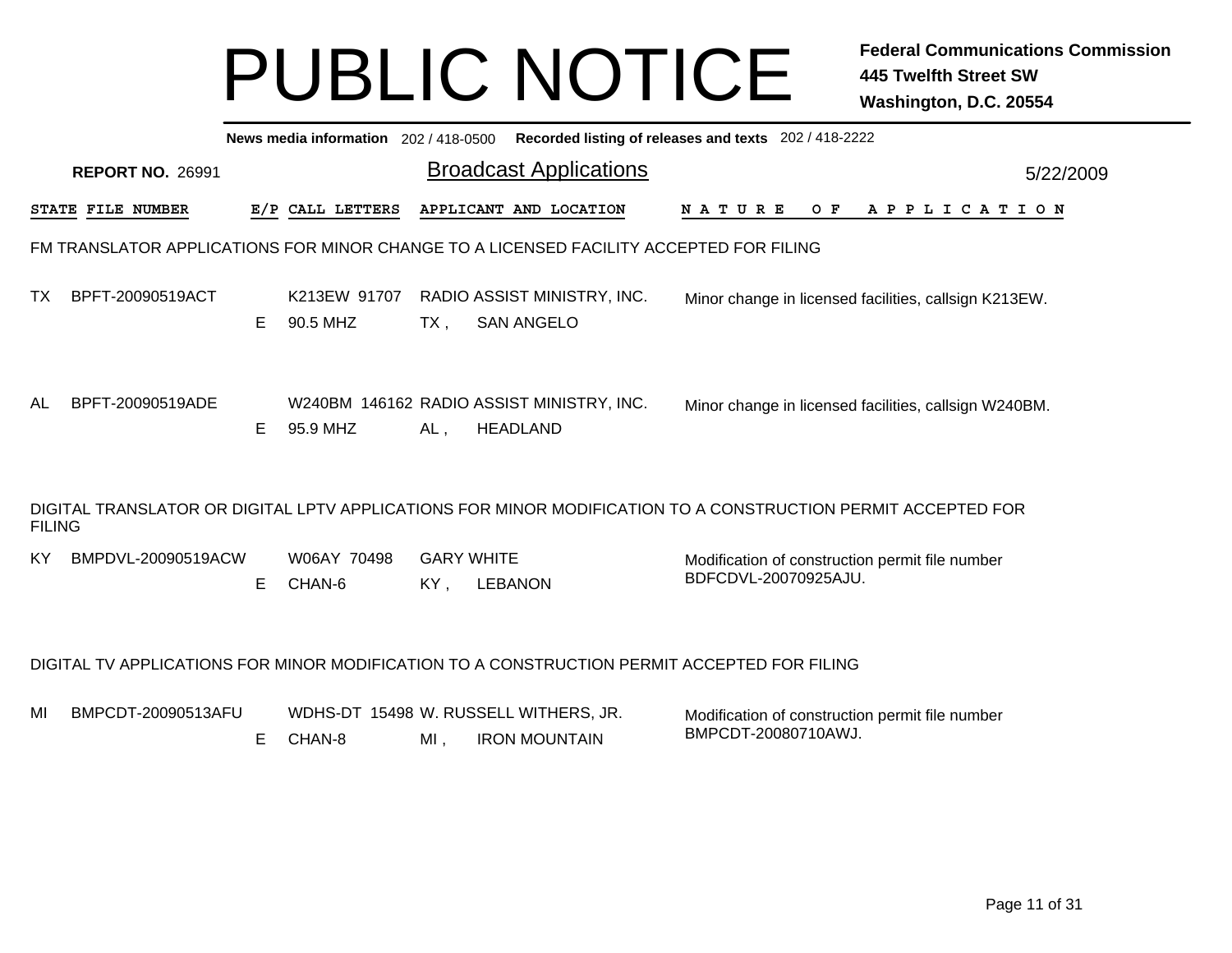|           |                   |                         |   | News media information 202 / 418-0500 Recorded listing of releases and texts 202 / 418-2222          |     |                                      |                                                     |                                                                                                                                                                                                                                                                                                                                                                                                   |  |  |  |                |           |  |
|-----------|-------------------|-------------------------|---|------------------------------------------------------------------------------------------------------|-----|--------------------------------------|-----------------------------------------------------|---------------------------------------------------------------------------------------------------------------------------------------------------------------------------------------------------------------------------------------------------------------------------------------------------------------------------------------------------------------------------------------------------|--|--|--|----------------|-----------|--|
|           |                   | <b>REPORT NO. 26991</b> |   |                                                                                                      |     |                                      | <b>Broadcast Applications</b>                       |                                                                                                                                                                                                                                                                                                                                                                                                   |  |  |  |                | 5/22/2009 |  |
|           | STATE FILE NUMBER |                         |   | E/P CALL LETTERS                                                                                     |     |                                      | APPLICANT AND LOCATION                              | <b>NATURE</b>                                                                                                                                                                                                                                                                                                                                                                                     |  |  |  | OF APPLICATION |           |  |
|           |                   |                         |   | FM STATION APPLICATIONS FOR MINOR MODIFICATION TO A CONSTRUCTION PERMIT PETITION FOR RECONSIDERATION |     |                                      |                                                     |                                                                                                                                                                                                                                                                                                                                                                                                   |  |  |  |                |           |  |
| WY.       |                   | BMPH-20081020AIH        | Е | KYPT 166004<br>104.3 MHZ                                                                             | WY, | <b>MARTIN DIRST</b><br><b>DANIEL</b> |                                                     | Mod of CP to chg<br>Engineering Amendment filed 12/22/2008<br>Engineering Amendment filed 01/26/2009<br>Engineering Amendment filed 02/06/2009<br>Erratum to Informal Objection Filed 02/10/2009 by Robert R. Rule, d.b.a.<br><b>Rule Communications</b><br>Opposition Filed 02/27/2009 by Martin Dirst<br>Informal Objection denied by letter 4/9/2009<br>Application granted by letter 4/9/2009 |  |  |  |                |           |  |
|           |                   |                         |   |                                                                                                      |     |                                      |                                                     | Petition for Reconsideration Filed 05/14/2009 by Robert Rule d.b.a Rule<br>Communications                                                                                                                                                                                                                                                                                                         |  |  |  |                |           |  |
|           |                   |                         |   | FM TRANSLATOR APPLICATIONS FOR MINOR MODIFICATION TO A CONSTRUCTION PERMIT ACCEPTED FOR FILING       |     |                                      |                                                     |                                                                                                                                                                                                                                                                                                                                                                                                   |  |  |  |                |           |  |
| NС        |                   | BMPFT-20090519AAY       | Е | W267AD 30442<br>101.3 MHZ                                                                            | NC, |                                      | <b>TUGART PROPERTIES, LLC</b><br><b>BRYSON CITY</b> | Mod of CP                                                                                                                                                                                                                                                                                                                                                                                         |  |  |  |                |           |  |
| <b>AL</b> |                   | BMPFT-20090519ABU       | Е | W293BM 81373<br>102.7 MHZ                                                                            | AL, | INDIVIDUALLY                         | <b>BHAGWAN DADLANI,</b><br><b>MONTGOMERY</b>        | Mod of CP                                                                                                                                                                                                                                                                                                                                                                                         |  |  |  |                |           |  |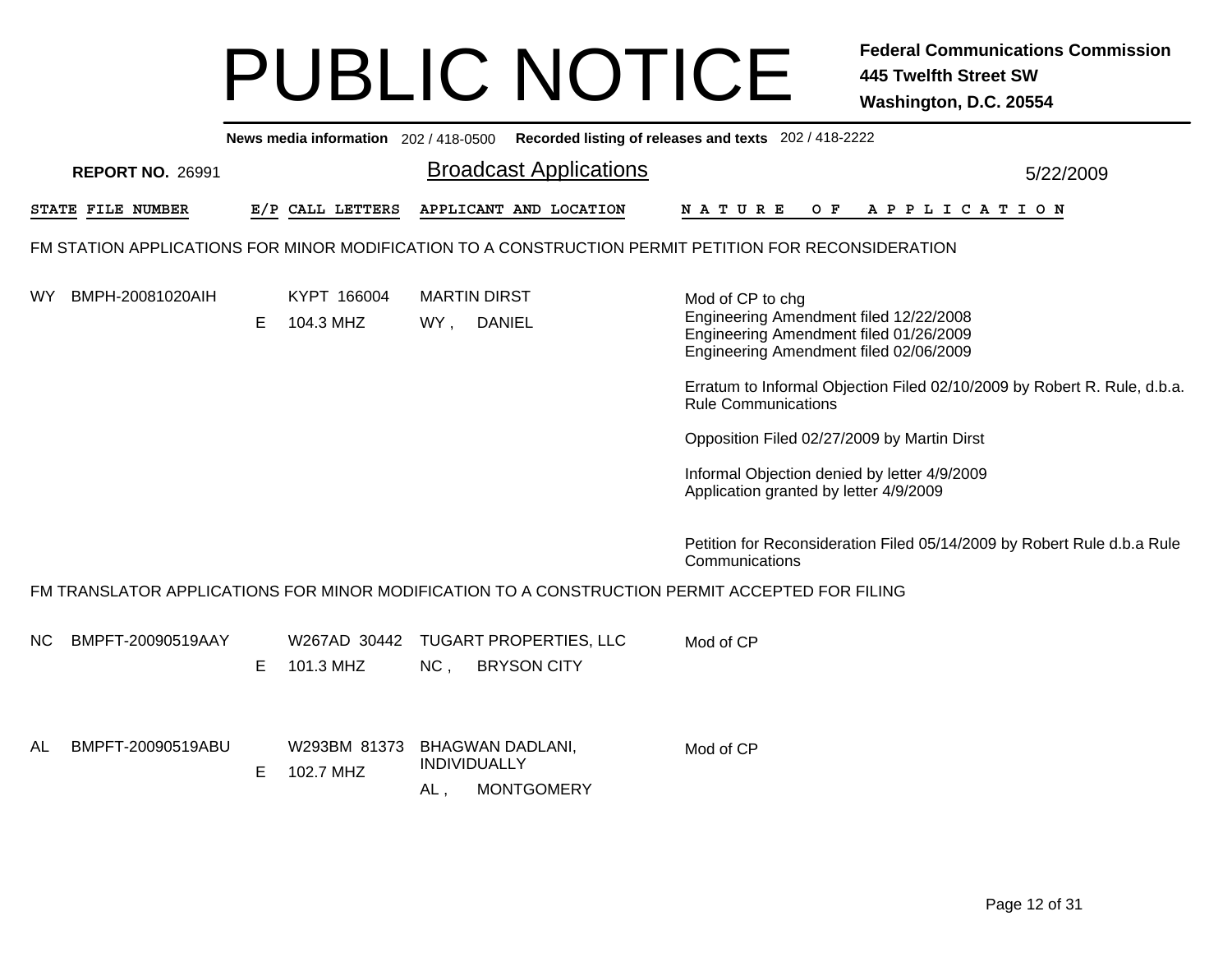|    |                                                                       |                      |    |                        |                          | News media information 202 / 418-0500 Recorded listing of releases and texts 202 / 418-2222    |                    |  |                |  |  |  |  |  |
|----|-----------------------------------------------------------------------|----------------------|----|------------------------|--------------------------|------------------------------------------------------------------------------------------------|--------------------|--|----------------|--|--|--|--|--|
|    | <b>Broadcast Applications</b><br><b>REPORT NO. 26991</b><br>5/22/2009 |                      |    |                        |                          |                                                                                                |                    |  |                |  |  |  |  |  |
|    | <b>STATE FILE NUMBER</b>                                              |                      |    | E/P CALL LETTERS       |                          | APPLICANT AND LOCATION                                                                         | N A T U R E        |  | OF APPLICATION |  |  |  |  |  |
|    |                                                                       |                      |    |                        |                          | FM TRANSLATOR APPLICATIONS FOR MINOR MODIFICATION TO A CONSTRUCTION PERMIT ACCEPTED FOR FILING |                    |  |                |  |  |  |  |  |
|    |                                                                       | GA BMPFT-20090519ACX | E. | 104.3 MHZ              | INC.<br>GA,              | W282AR 151474 EDGEWATER BROADCASTING,<br>SAVANNAH                                              | Mod of CP          |  |                |  |  |  |  |  |
|    |                                                                       |                      |    |                        |                          | FM STATION APPLICATIONS FOR MODIFICATION OF LICENSE ACCEPTED FOR FILING                        |                    |  |                |  |  |  |  |  |
| LA |                                                                       | BMLED-20090519ABD    | E. | KIKL 36225<br>90.9 MHZ | <b>FOUNDATION</b><br>LA, | <b>EDUCATIONAL MEDIA</b><br>LAFAYETTE                                                          | License to modify. |  |                |  |  |  |  |  |
|    |                                                                       |                      |    |                        |                          | FM BOOSTER APPLICATIONS FOR ORIGINAL CONSTRUCTION PERMIT TENDERED FOR FILING                   |                    |  |                |  |  |  |  |  |
| HI |                                                                       | BNPFTB-20090519ACN   | E. | 89.3 MHZ               | HI,                      | KIPO-1 180916 HAWAII PUBLIC RADIO, INC.<br><b>MAKAHA</b>                                       | CP New Station.    |  |                |  |  |  |  |  |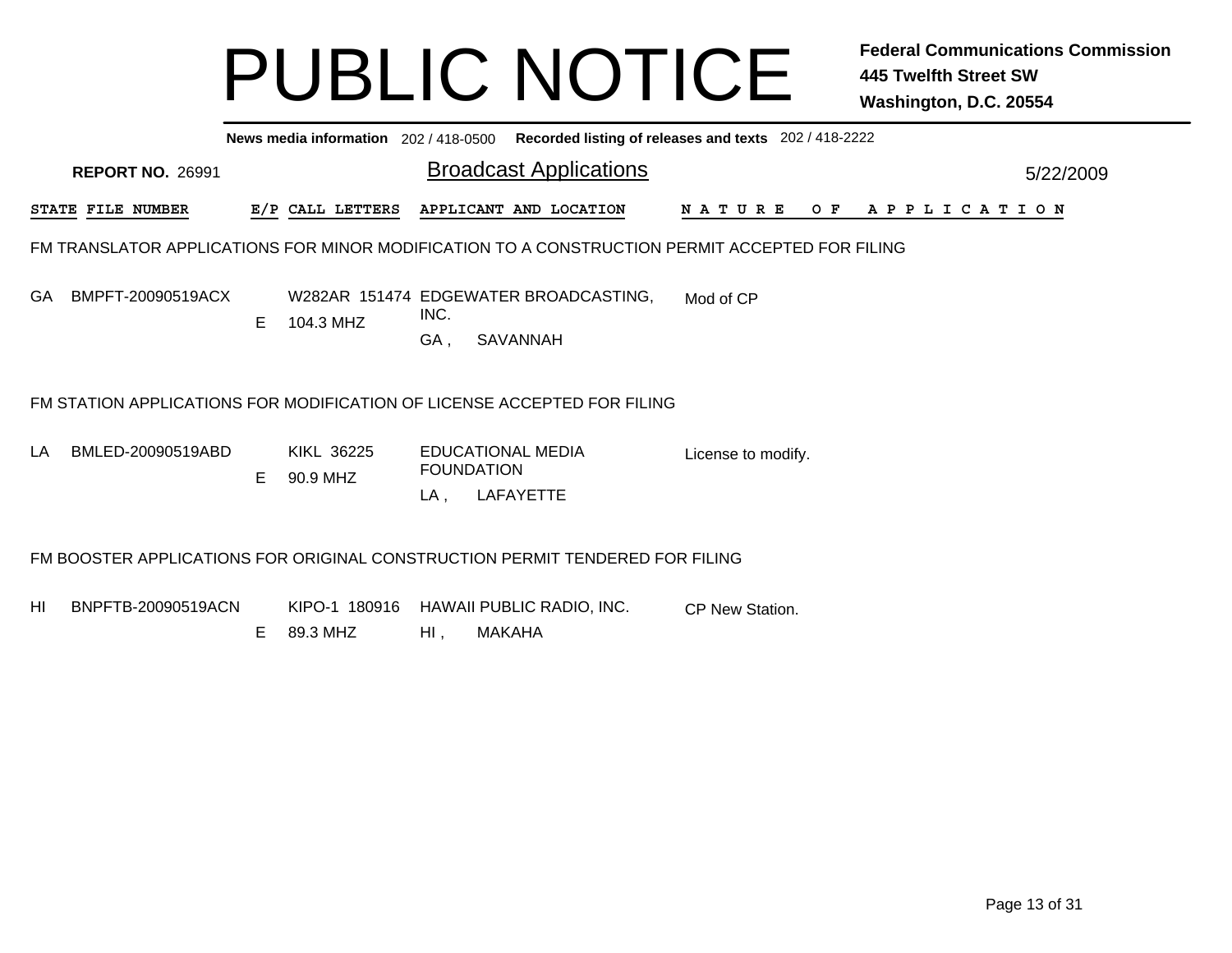|           |                                                                     |    |                              |               | News media information 202/418-0500 Recorded listing of releases and texts 202/418-2222 |                                                                                                                                                 |           |
|-----------|---------------------------------------------------------------------|----|------------------------------|---------------|-----------------------------------------------------------------------------------------|-------------------------------------------------------------------------------------------------------------------------------------------------|-----------|
|           | <b>REPORT NO. 26991</b>                                             |    |                              |               | <b>Broadcast Applications</b>                                                           |                                                                                                                                                 | 5/22/2009 |
|           | STATE FILE NUMBER                                                   |    | E/P CALL LETTERS             |               | APPLICANT AND LOCATION                                                                  | OF APPLICATION<br>N A T U R E                                                                                                                   |           |
|           |                                                                     |    |                              |               | FM STATION APPLICATIONS FOR ORIGINAL CONSTRUCTION PERMIT PETITION FOR RECONSIDERATION   |                                                                                                                                                 |           |
| FL        | BNPED-20071022BMF                                                   |    | NEW 177032                   |               | <b>DEFUNIAK SPRINGS</b><br>SEVENTH-DAY ADVENTIST                                        | CP New Station.                                                                                                                                 |           |
|           |                                                                     | E. | 89.7 MHZ                     | <b>CHURCH</b> |                                                                                         | Dismissed by letter 3/19/2009                                                                                                                   |           |
|           |                                                                     |    |                              | FL,           | <b>DEFUNIAK SPRINGS</b>                                                                 | (47 CFR Section 73.515 violation)                                                                                                               |           |
|           |                                                                     |    |                              |               |                                                                                         | Petition for Reconsideration Filed 04/23/2009 by The Defuniak<br>Springs-Seventh-day Adventist Church<br>Engineering Amendment filed 04/23/2009 |           |
|           |                                                                     |    |                              |               |                                                                                         | Petition for Reconsideration granted 5/1/2009<br>Application reinstated nunc pro tunc 5/1/2009<br>(No letter sent)                              |           |
| MA        | BNPED-20071022BVV                                                   |    | NEW 177016                   |               | <b>TALKING INFORMATION</b><br>CENTER, INCORPORATED                                      | CP New Station.                                                                                                                                 |           |
|           |                                                                     | E. | 88.5 MHZ                     | MA,           | MIDDLEBOROUGH CENTE                                                                     | Dismissed 5/8/2009 per DA 09-735 - no letter sent                                                                                               |           |
|           |                                                                     |    |                              |               |                                                                                         | Petition for Reconsideration Filed 05/14/2009 by Talking Information<br>Center, Inc.                                                            |           |
|           | DIGITAL TV APPLICATIONS FOR TRANSFER OF CONTROL ACCEPTED FOR FILING |    |                              |               |                                                                                         |                                                                                                                                                 |           |
| <b>NY</b> | BTCCDT-20090518AFB                                                  | E. | <b>WPTZ 57476</b><br>CHAN-14 | INC.          | HEARST-ARGYLE STATIONS,                                                                 | <b>Voluntary Transfer of Control</b><br>From: HEARST-ARGYLE TELEVISION, INC.                                                                    |           |
|           |                                                                     |    |                              | $NY$ ,        | <b>NORTH POLE</b>                                                                       | To: HEARST-ARGYLE TELEVISION, INC.<br>Form 316                                                                                                  |           |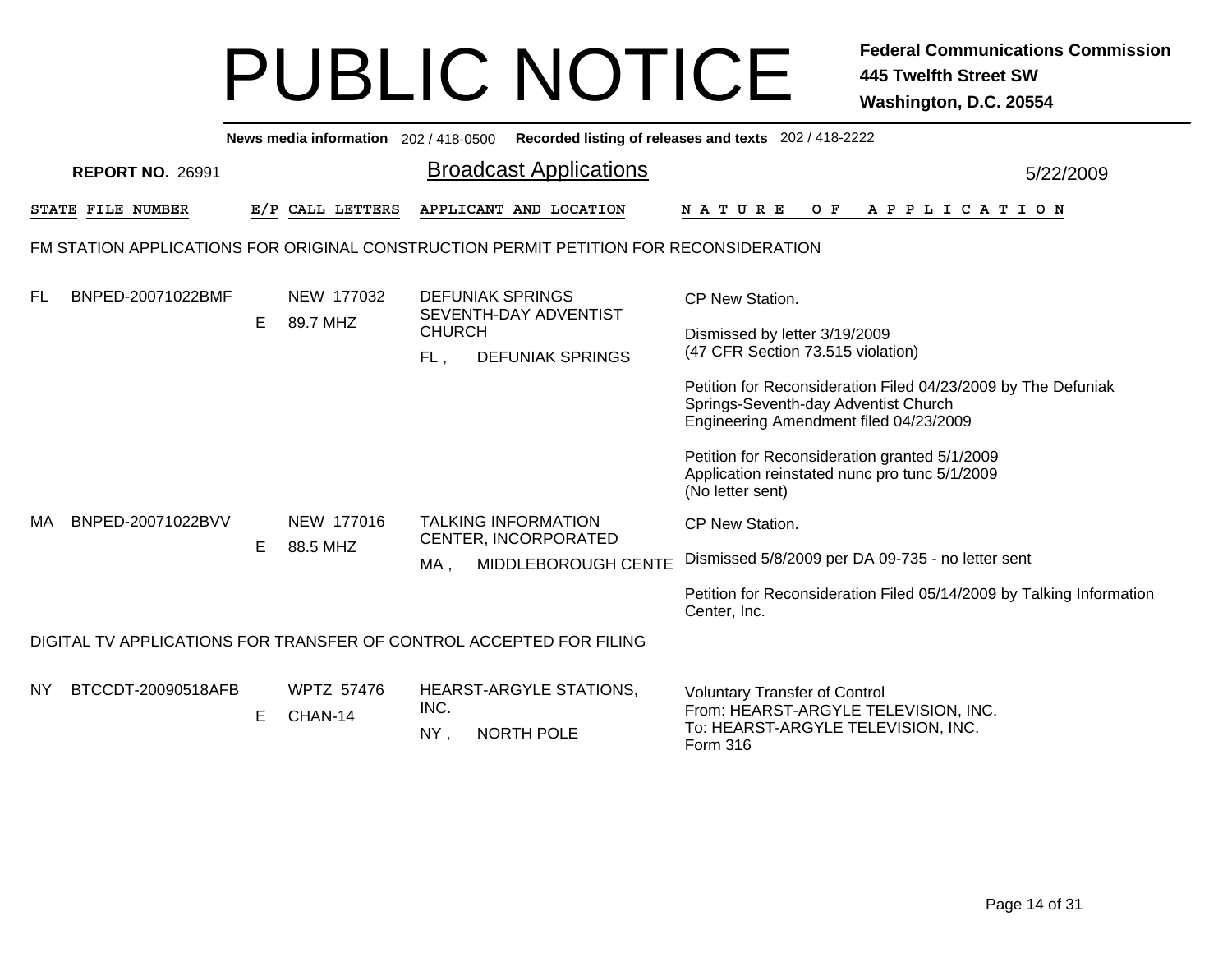|                 |                                                                     |    |                              |                | News media information 202/418-0500 Recorded listing of releases and texts 202/418-2222 |                                                                                                                                |           |
|-----------------|---------------------------------------------------------------------|----|------------------------------|----------------|-----------------------------------------------------------------------------------------|--------------------------------------------------------------------------------------------------------------------------------|-----------|
|                 | <b>REPORT NO. 26991</b>                                             |    |                              |                | <b>Broadcast Applications</b>                                                           |                                                                                                                                | 5/22/2009 |
|                 | STATE FILE NUMBER                                                   |    | E/P CALL LETTERS             |                | APPLICANT AND LOCATION                                                                  | <b>NATURE</b><br>O F<br>A P P L I C A T I O N                                                                                  |           |
|                 | DIGITAL TV APPLICATIONS FOR TRANSFER OF CONTROL ACCEPTED FOR FILING |    |                              |                |                                                                                         |                                                                                                                                |           |
| VT              | BTCCDT-20090518AFC                                                  | E. | <b>WNNE 73344</b><br>CHAN-25 | INC.<br>VT,    | HEARST-ARGYLE STATIONS,<br><b>HARTFORD</b>                                              | <b>Voluntary Transfer of Control</b><br>From: HEARST-ARGYLE TELEVISION, INC.<br>To: HEARST-ARGYLE TELEVISION, INC.<br>Form 316 |           |
| HI              | BTCCDT-20090518AFF                                                  | E. | KITV 64548<br>CHAN-40        | INC.<br>HI,    | HEARST-ARGYLE STATIONS,<br><b>HONOLULU</b>                                              | <b>Voluntary Transfer of Control</b><br>From: HEARST-ARGYLE TELEVISION, INC.<br>To: HEARST-ARGYLE TELEVISION, INC.<br>Form 316 |           |
| H <sub>II</sub> | BTCCDT-20090518AFG                                                  | E. | <b>KMAU 64551</b><br>CHAN-12 | INC.<br>$HI$ , | <b>HEARST-ARGYLE STATIONS,</b><br>WAILUKU                                               | <b>Voluntary Transfer of Control</b><br>From: HEARST-ARGYLE TELEVISION, INC.<br>To: HEARST-ARGYLE TELEVISION, INC.<br>Form 316 |           |
| HI              | BTCCDT-20090518AFH                                                  | E. | KHVO 64544<br>CHAN-13        | INC.<br>$HI$ , | HEARST-ARGYLE STATIONS,<br><b>HILO</b>                                                  | <b>Voluntary Transfer of Control</b><br>From: HEARST-ARGYLE TELEVISION, INC.<br>To: HEARST-ARGYLE TELEVISION, INC.<br>Form 316 |           |
|                 |                                                                     |    |                              |                | TELEVISION APPLICATIONS FOR TRANSFER OF CONTROL ACCEPTED FOR FILING                     |                                                                                                                                |           |
| MA.             | BTCCT-20090518AEJ                                                   | E. | CHAN-5                       | MA ,           | WCVB-TV 65684 WCVB HEARST-ARGYLE TV, INC.<br><b>BOSTON</b>                              | <b>Voluntary Transfer of Control</b><br>From: HEARST-ARGYLE TELEVISION, INC.<br>To: HEARST-ARGYLE TELEVISION, INC.             |           |

Form 316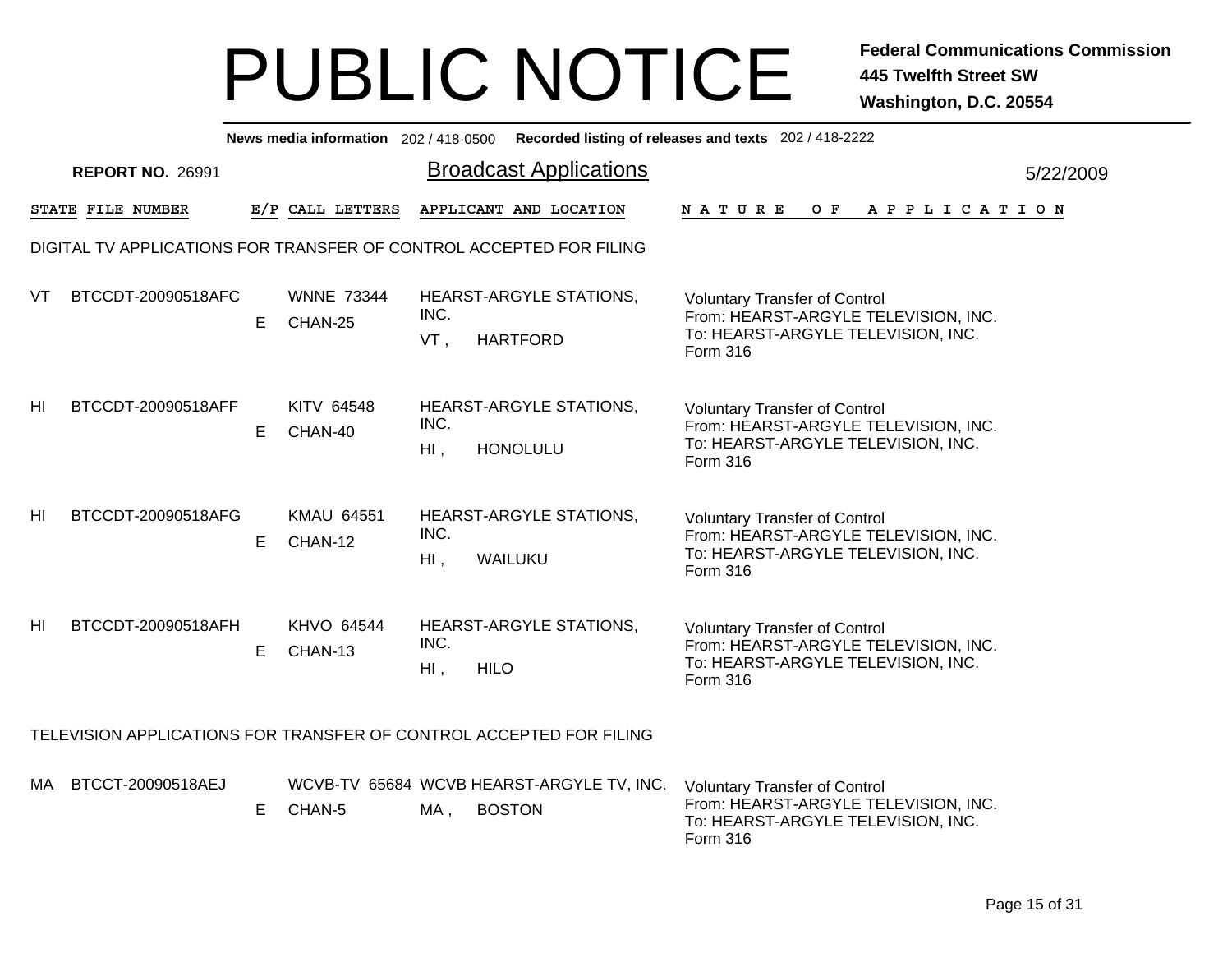|     |                         |    |                              | News media information 202/418-0500 Recorded listing of releases and texts 202/418-2222 |                                                                                                                                       |           |
|-----|-------------------------|----|------------------------------|-----------------------------------------------------------------------------------------|---------------------------------------------------------------------------------------------------------------------------------------|-----------|
|     | <b>REPORT NO. 26991</b> |    |                              | <b>Broadcast Applications</b>                                                           |                                                                                                                                       | 5/22/2009 |
|     | STATE FILE NUMBER       |    | E/P CALL LETTERS             | APPLICANT AND LOCATION                                                                  | N A T U R E<br>OF APPLICATION                                                                                                         |           |
|     |                         |    |                              | TELEVISION APPLICATIONS FOR TRANSFER OF CONTROL ACCEPTED FOR FILING                     |                                                                                                                                       |           |
| WI  | BTCCT-20090518AEK       | E  | CHAN-12                      | WISN-TV 65680 WISN HEARST-ARGYLE TV, INC.<br>(CA CORP.)<br>$WI$ ,<br><b>MILWAUKEE</b>   | <b>Voluntary Transfer of Control</b><br>From: HEARST-ARGYLE TELEVISION, INC.<br>To: HEARST-ARGYLE TELEVISION, INC.<br>Form 316        |           |
| MD. | BTCCT-20090518AEL       | E. | CHAN-11                      | WBAL-TV 65696 WBAL HEARST-ARGYLE TV, INC.<br>(CA CORP.)<br>MD, BALTIMORE                | <b>Voluntary Transfer of Control</b><br>From: HEARST-ARGYLE TELEVISION, INC.<br>To: HEARST-ARGYLE TELEVISION, INC.<br>Form 316        |           |
| MS. | BTCCT-20090518AEM       | E  | <b>WAPT 49712</b><br>CHAN-16 | WAPT HEARST-ARGYLE TV, INC.<br>(CA CORP.)<br><b>JACKSON</b><br>MS <sub>1</sub>          | <b>Voluntary Transfer of Control</b><br>From: HEARST-ARGYLE TELEVISION, INC.<br>To: HEARST-ARGYLE TELEVISION, INC.<br>Form 316        |           |
| MO. | BTCCT-20090518AEN       | E  | CHAN-9                       | KMBC-TV 65686 KMBC HEARST-ARGYLE<br>TELEVISION, INC.<br>MO, KANSAS CITY                 | <b>Voluntary Transfer of Control</b><br>From: HEARST-ARGYLE TELEVISION, INC.<br>To: HEARST-ARGYLE TELEVISION, INC.<br>Form 316        |           |
| OK. | BTCCT-20090518AEO       | Е  | CHAN-5                       | KOCO-TV 12508 OHIO/OKLAHOMA HEARST-<br>ARGYLE TELEVISION<br>OK,<br><b>OKLAHOMA CITY</b> | <b>Voluntary Transfer of Control</b><br>From: HEARST-ARGYLE TELEVISION, INC.<br>To: HEARST-ARGYLE TELEVISION, INC.<br><b>Form 316</b> |           |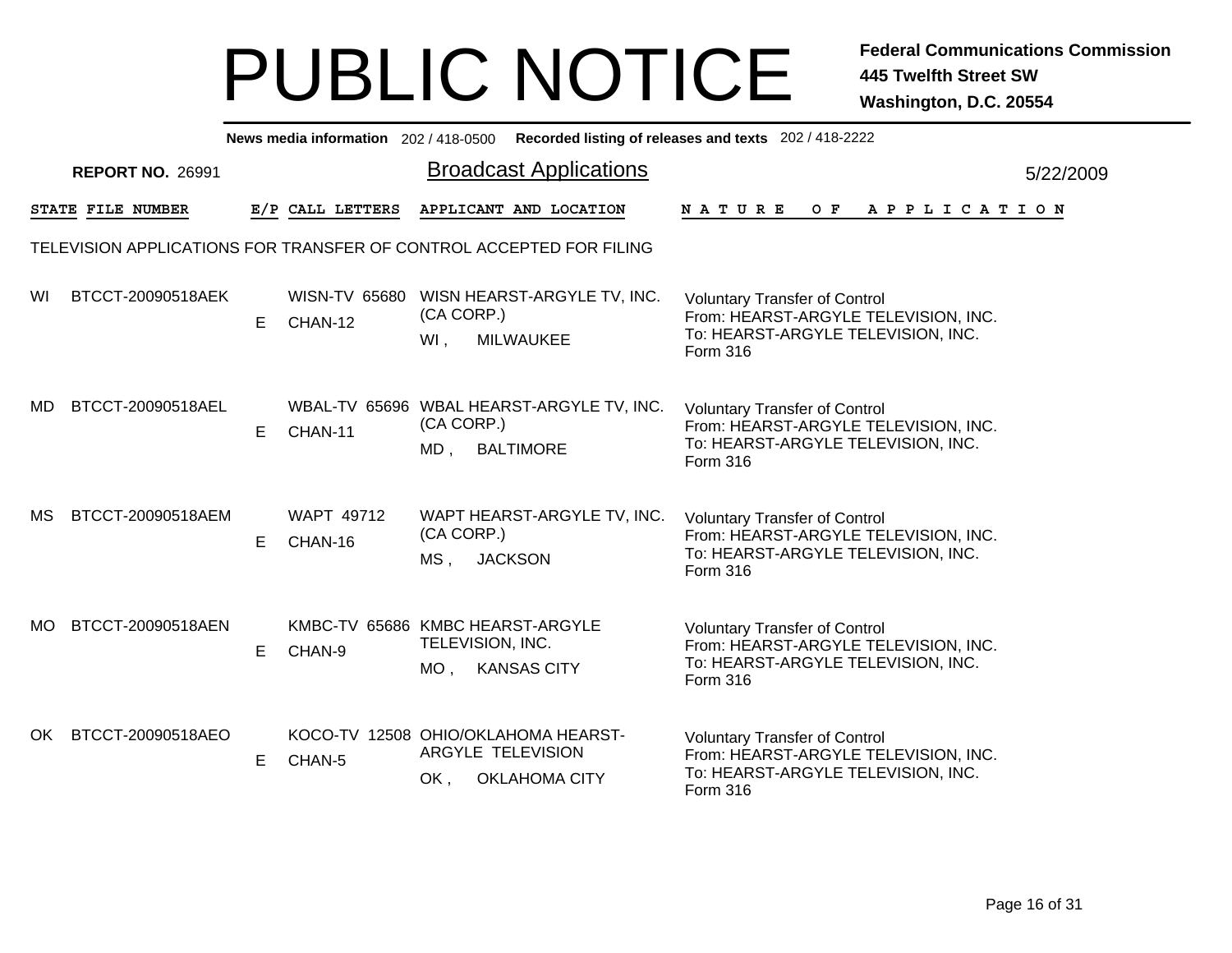|           |                                                                     |    |                                             |                                               |                                                                | News media information 202/418-0500 Recorded listing of releases and texts 202/418-2222                                        |           |
|-----------|---------------------------------------------------------------------|----|---------------------------------------------|-----------------------------------------------|----------------------------------------------------------------|--------------------------------------------------------------------------------------------------------------------------------|-----------|
|           | <b>REPORT NO. 26991</b>                                             |    |                                             |                                               | <b>Broadcast Applications</b>                                  |                                                                                                                                | 5/22/2009 |
|           | STATE FILE NUMBER                                                   |    | E/P CALL LETTERS                            |                                               | APPLICANT AND LOCATION                                         | NATURE<br>O F<br>A P P L I C A T I O N                                                                                         |           |
|           | TELEVISION APPLICATIONS FOR TRANSFER OF CONTROL ACCEPTED FOR FILING |    |                                             |                                               |                                                                |                                                                                                                                |           |
| OH.       | BTCCT-20090518AEP                                                   | E. | <b>WLWT 46979</b><br>CHAN-5                 | OHIO/OKLAHOMA<br><b>INC</b><br>OH,            | HEARST-ARGYLE TELEVISION,<br><b>CINCINNATI</b>                 | <b>Voluntary Transfer of Control</b><br>From: HEARST-ARGYLE TELEVISION, INC.<br>To: HEARST-ARGYLE TELEVISION, INC.<br>Form 316 |           |
| AR.       | BTCCT-20090518AEQ                                                   | E. | KHBS 60353<br>CHAN-40                       | KHBS HEARST-ARGYLE<br>TELEVISION, INC.<br>AR, | <b>FORT SMITH</b>                                              | <b>Voluntary Transfer of Control</b><br>From: HEARST-ARGYLE TELEVISION, INC.<br>To: HEARST-ARGYLE TELEVISION, INC.<br>Form 316 |           |
| AR.       | BTCCT-20090518AER                                                   | E. | KHOG-TV 60354 KHBS HEARST-ARGYLE<br>CHAN-29 | TELEVISION, INC.<br>AR,                       | <b>FAYETTEVILLE</b>                                            | <b>Voluntary Transfer of Control</b><br>From: HEARST-ARGYLE TELEVISION, INC.<br>To: HEARST-ARGYLE TELEVISION, INC.<br>Form 316 |           |
| <b>PA</b> | BTCCT-20090518AES                                                   | Е  | CHAN-4                                      | (CA CORP.)<br>PA,                             | WTAE-TV 65681 WTAE HEARST-ARGYLE TV, INC.<br><b>PITTSBURGH</b> | <b>Voluntary Transfer of Control</b><br>From: HEARST-ARGYLE TELEVISION, INC.<br>To: HEARST-ARGYLE TELEVISION, INC.<br>Form 316 |           |
| NH.       | BTCCT-20090518AET                                                   | E  | WMUR-TV<br>73292<br>CHAN-9                  | INC.<br>$NH$ ,                                | HEARST-ARGYLE PROPERTIES,<br><b>MANCHESTER</b>                 | <b>Voluntary Transfer of Control</b><br>From: HEARST-ARGYLE TELEVISION, INC.<br>To: HEARST-ARGYLE TELEVISION, INC.<br>Form 316 |           |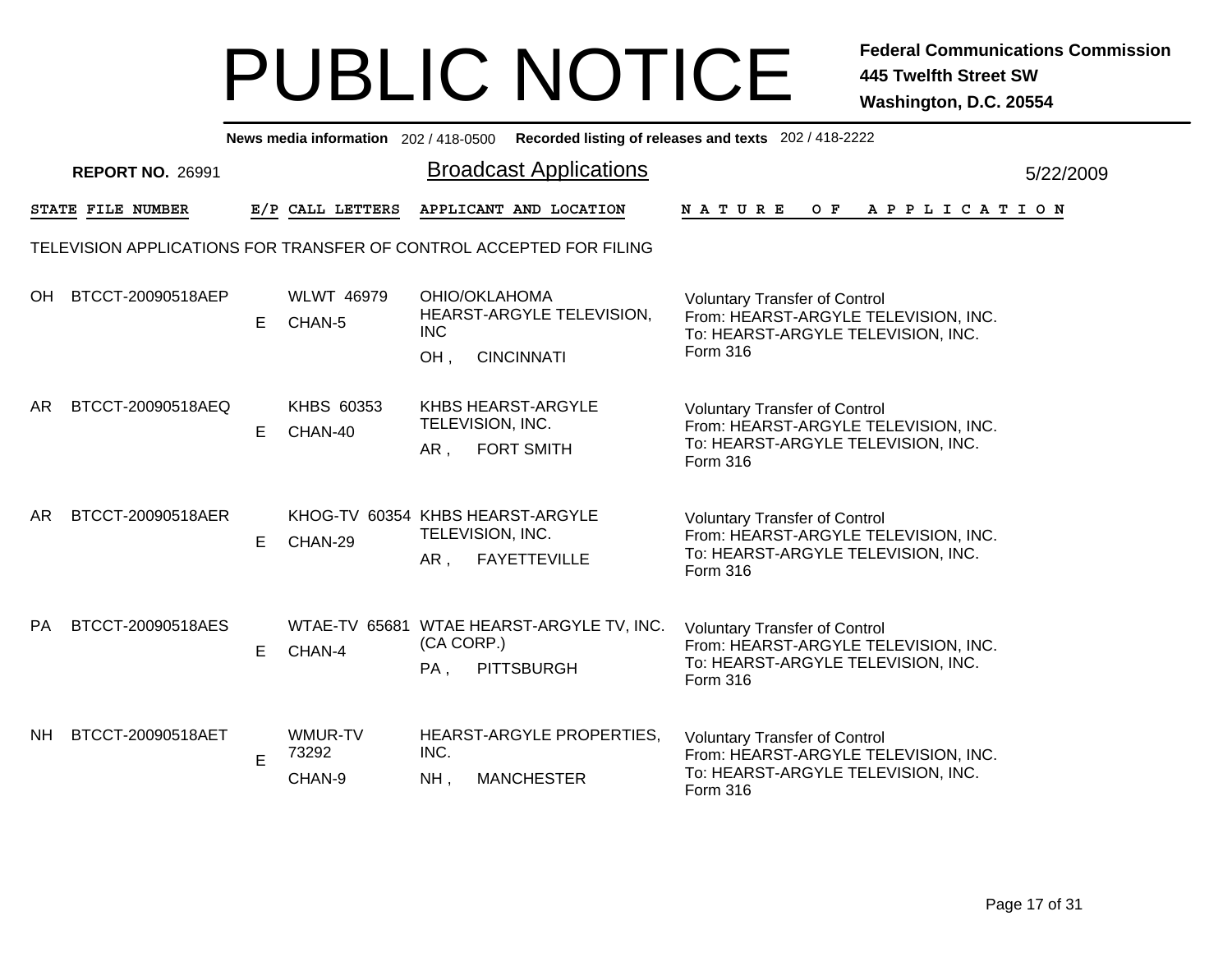|     |                         |    |                             |                | News media information 202/418-0500 Recorded listing of releases and texts 202/418-2222 |                                                                                                                                |           |
|-----|-------------------------|----|-----------------------------|----------------|-----------------------------------------------------------------------------------------|--------------------------------------------------------------------------------------------------------------------------------|-----------|
|     | <b>REPORT NO. 26991</b> |    |                             |                | <b>Broadcast Applications</b>                                                           |                                                                                                                                | 5/22/2009 |
|     | STATE FILE NUMBER       |    | E/P CALL LETTERS            |                | APPLICANT AND LOCATION                                                                  | NATURE<br>O F<br>A P P L I C A T I O N                                                                                         |           |
|     |                         |    |                             |                | TELEVISION APPLICATIONS FOR TRANSFER OF CONTROL ACCEPTED FOR FILING                     |                                                                                                                                |           |
| ME  | BTCCT-20090518AEU       | E. | <b>WMTW 73288</b><br>CHAN-8 | INC.<br>$ME$ , | HEARST-ARGYLE PROPERTIES.<br>POLAND SPRING                                              | <b>Voluntary Transfer of Control</b><br>From: HEARST-ARGYLE TELEVISION, INC.<br>To: HEARST-ARGYLE TELEVISION, INC.<br>Form 316 |           |
| CA  | BTCCT-20090518AFA       | Е  | <b>KSBW 19653</b><br>CHAN-8 | INC.<br>$CA$ , | HEARST-ARGYLE STATIONS,<br><b>SALINAS</b>                                               | <b>Voluntary Transfer of Control</b><br>From: HEARST-ARGYLE TELEVISION, INC.<br>To: HEARST-ARGYLE TELEVISION, INC.<br>Form 316 |           |
| CA  | BTCCT-20090518AFD       | Е  | CHAN-3                      | INC.<br>$CA$ , | KCRA-TV 33875 HEARST-ARGYLE STATIONS,<br>SACRAMENTO                                     | <b>Voluntary Transfer of Control</b><br>From: HEARST-ARGYLE TELEVISION, INC.<br>To: HEARST-ARGYLE TELEVISION, INC.<br>Form 316 |           |
| CA  | BTCCT-20090518AFE       | Е  | KQCA 10242<br>CHAN-58       | INC.<br>$CA$ , | <b>HEARST-ARGYLE STATIONS,</b><br><b>STOCKTON</b>                                       | <b>Voluntary Transfer of Control</b><br>From: HEARST-ARGYLE TELEVISION, INC.<br>To: HEARST-ARGYLE TELEVISION, INC.<br>Form 316 |           |
| LA. | BTCCT-20090518AFK       | E  | <b>WDSU 71357</b><br>CHAN-6 | $LA$ ,         | NEW ORLEANS HEARST-ARGYLE<br>TELEVISION, INC.<br><b>NEW ORLEANS</b>                     | <b>Voluntary Transfer of Control</b><br>From: HEARST-ARGYLE TELEVISION, INC.<br>To: HEARST-ARGYLE TELEVISION, INC.<br>Form 316 |           |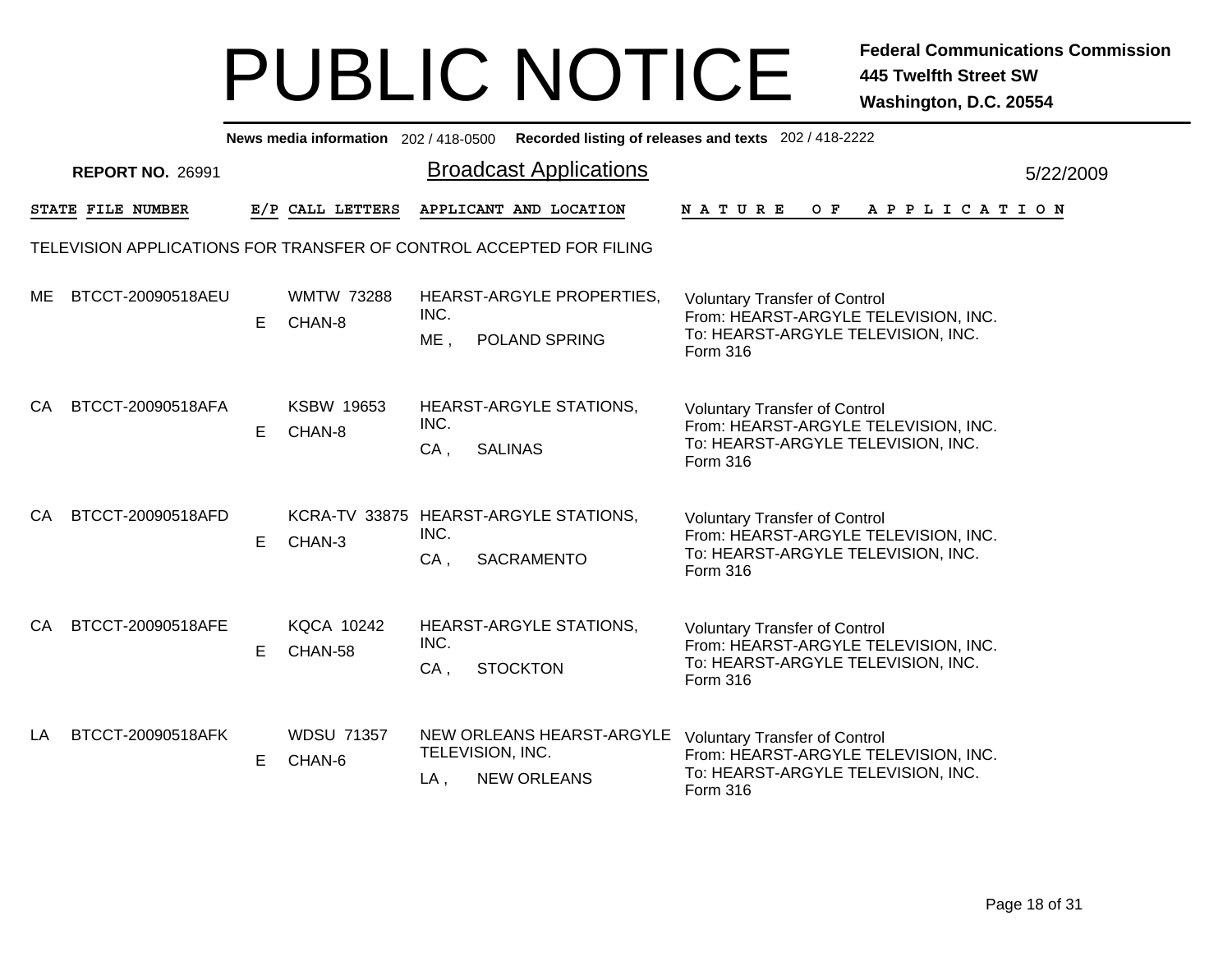|           |                                                                     |    |                                 |                         |                                                   | News media information 202/418-0500 Recorded listing of releases and texts 202/418-2222                                        |           |
|-----------|---------------------------------------------------------------------|----|---------------------------------|-------------------------|---------------------------------------------------|--------------------------------------------------------------------------------------------------------------------------------|-----------|
|           | <b>REPORT NO. 26991</b>                                             |    |                                 |                         | <b>Broadcast Applications</b>                     |                                                                                                                                | 5/22/2009 |
|           | STATE FILE NUMBER                                                   |    | E/P CALL LETTERS                |                         | APPLICANT AND LOCATION                            | NATURE<br>$O$ $\bf{F}$<br>A P P L I C A T I O N                                                                                |           |
|           | TELEVISION APPLICATIONS FOR TRANSFER OF CONTROL ACCEPTED FOR FILING |    |                                 |                         |                                                   |                                                                                                                                |           |
| <b>NE</b> | BTCCT-20090518AFL                                                   | E  | <b>KETV 53903</b><br>CHAN-7     | TELEVISION, INC.<br>NE, | <b>KETV HEARST-ARGYLE</b><br><b>OMAHA</b>         | <b>Voluntary Transfer of Control</b><br>From: HEARST-ARGYLE TELEVISION, INC.<br>To: HEARST-ARGYLE TELEVISION, INC.<br>Form 316 |           |
| FL.       | BTCCT-20090518AFM                                                   | E. | <b>WESH 25738</b><br>CHAN-2     | TELEVISION, INC.<br>FL, | ORLANDO HEARST-ARGYLE<br>DAYTONA BEACH            | <b>Voluntary Transfer of Control</b><br>From: HEARST-ARGYLE TELEVISION, INC.<br>To: HEARST-ARGYLE TELEVISION, INC.<br>Form 316 |           |
| FL.       | BTCCT-20090518AFN                                                   | E  | <b>WKCF 53465</b><br>CHAN-18    | TELEVISION, INC.<br>FL, | ORLANDO HEARST-ARGYLE<br><b>CLERMONT</b>          | <b>Voluntary Transfer of Control</b><br>From: HEARST-ARGYLE TELEVISION, INC.<br>To: HEARST-ARGYLE TELEVISION, INC.<br>Form 316 |           |
| <b>NC</b> | BTCCT-20090518AFP                                                   | E. | <b>WXII-TV 53921</b><br>CHAN-12 | TELEVISION, INC.<br>NC, | <b>WXII HEARST-ARGYLE</b><br><b>WINSTON-SALEM</b> | <b>Voluntary Transfer of Control</b><br>From: HEARST-ARGYLE TELEVISION, INC.<br>To: HEARST-ARGYLE TELEVISION, INC.<br>Form 316 |           |
| IA        | BTCCT-20090518AFQ                                                   | E. | <b>KCCI 33710</b><br>CHAN-8     | TELEVISION, INC.<br>IA, | DES MOINES HEARST-ARGYLE<br><b>DES MOINES</b>     | <b>Voluntary Transfer of Control</b><br>From: HEARST-ARGYLE TELEVISION, INC.<br>To: HEARST-ARGYLE TELEVISION, INC.<br>Form 316 |           |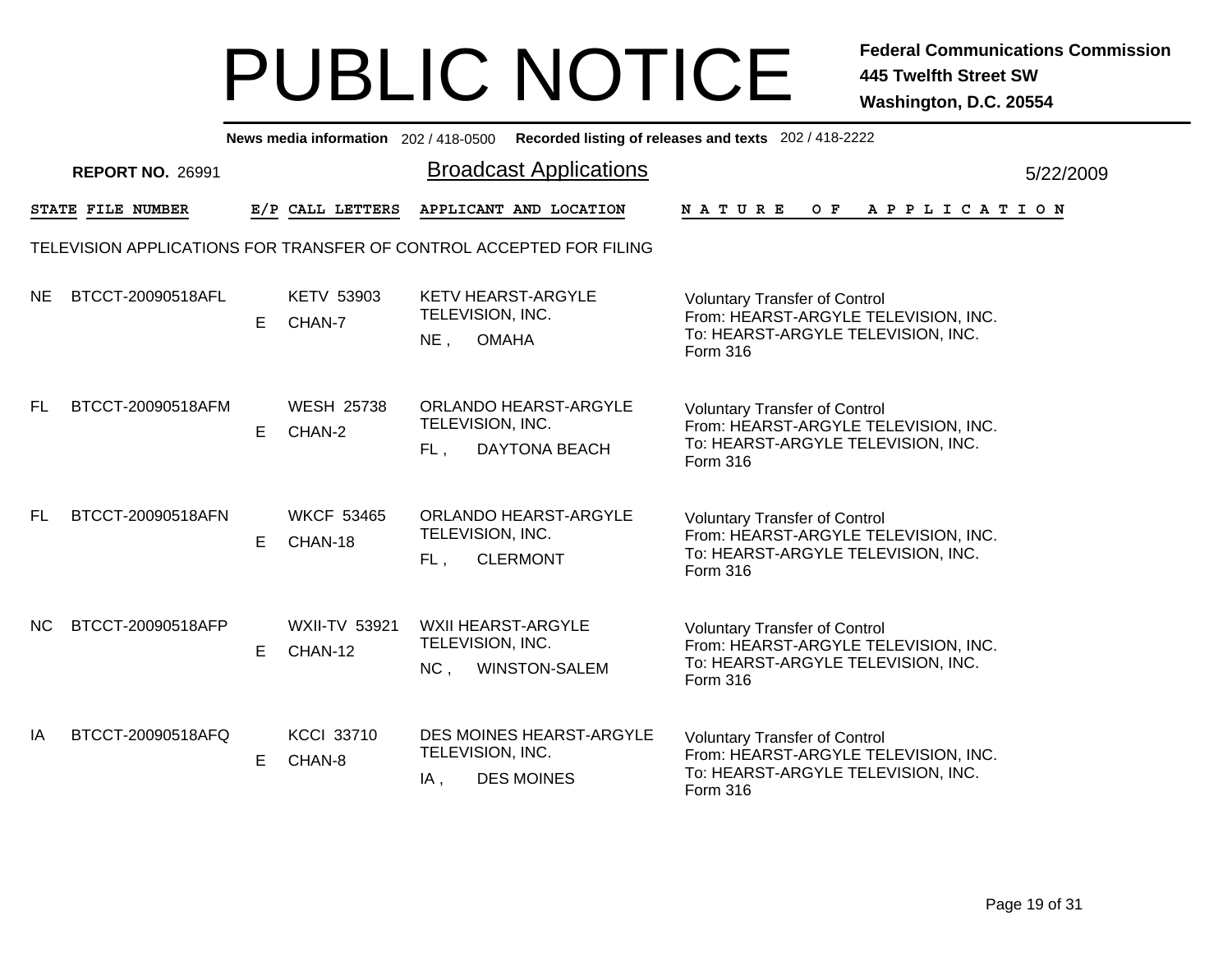|           |                                                                     |    |                                             |                                  |                                               | News media information 202 / 418-0500 Recorded listing of releases and texts 202 / 418-2222                                    |           |
|-----------|---------------------------------------------------------------------|----|---------------------------------------------|----------------------------------|-----------------------------------------------|--------------------------------------------------------------------------------------------------------------------------------|-----------|
|           | <b>REPORT NO. 26991</b>                                             |    |                                             |                                  | <b>Broadcast Applications</b>                 |                                                                                                                                | 5/22/2009 |
|           | STATE FILE NUMBER                                                   |    | E/P CALL LETTERS                            |                                  | APPLICANT AND LOCATION                        | $O$ $F$<br><b>NATURE</b><br>A P P L I C A T I O N                                                                              |           |
|           | TELEVISION APPLICATIONS FOR TRANSFER OF CONTROL ACCEPTED FOR FILING |    |                                             |                                  |                                               |                                                                                                                                |           |
| KY.       | BTCCT-20090518AFR                                                   | E. | WLKY-TV 53939 WLKY HEARST-ARGYLE<br>CHAN-32 | TELEVISION, INC.<br>KY,          | <b>LOUISVILLE</b>                             | <b>Voluntary Transfer of Control</b><br>From: HEARST-ARGYLE TELEVISION, INC.<br>To: HEARST-ARGYLE TELEVISION, INC.<br>Form 316 |           |
| SC.       | BTCCT-20090518AFS                                                   | E. | <b>WYFF 53905</b><br>CHAN-4                 | TELEVISION, INC.<br>$SC$ ,       | WYFF HEARST-ARGYLE<br><b>GREENVILLE</b>       | <b>Voluntary Transfer of Control</b><br>From: HEARST-ARGYLE TELEVISION, INC.<br>To: HEARST-ARGYLE TELEVISION, INC.<br>Form 316 |           |
| PA.       | BTCCT-20090518AGF                                                   | E. | <b>WGAL 53930</b><br>CHAN-8                 | TELEVISION, INC.<br>PA,          | <b>WGAL HEARST-ARGYLE</b><br><b>LANCASTER</b> | <b>Voluntary Transfer of Control</b><br>From: HEARST-ARGYLE TELEVISION, INC.<br>To: HEARST-ARGYLE TELEVISION, INC.<br>Form 316 |           |
| <b>NM</b> | BTCCT-20090518AGG                                                   | E. | KOAT-TV 53928 KOAT HEARST-ARGYLE<br>CHAN-7  | TELEVISION, INC.<br>$NM$ ,       | ALBUQUERQUE                                   | <b>Voluntary Transfer of Control</b><br>From: HEARST-ARGYLE TELEVISION, INC.<br>To: HEARST-ARGYLE TELEVISION, INC.<br>Form 316 |           |
| <b>NM</b> | BTCCT-20090518AGH                                                   | E. | KOCT 53908<br>CHAN-6                        | TELEVISION, INC.<br>NM, CARLSBAD | KOAT HEARST-ARGYLE                            | <b>Voluntary Transfer of Control</b><br>From: HEARST-ARGYLE TELEVISION, INC.<br>To: HEARST-ARGYLE TELEVISION, INC.<br>Form 316 |           |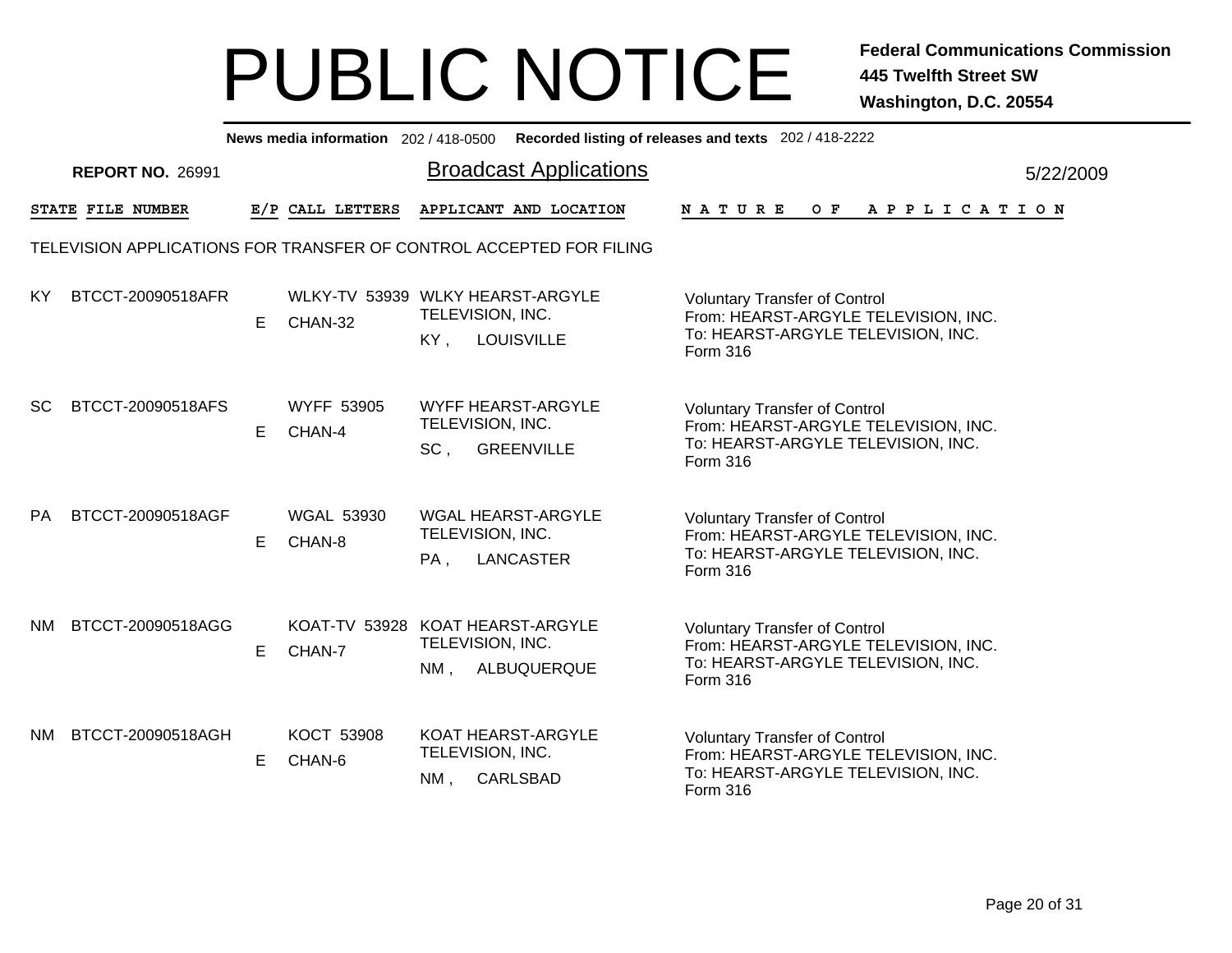|           |                                                                     |    | News media information 202/418-0500 |                | Recorded listing of releases and texts 202 / 418-2222                                  |                                                                                                                                       |  |     |  |  |                       |  |           |
|-----------|---------------------------------------------------------------------|----|-------------------------------------|----------------|----------------------------------------------------------------------------------------|---------------------------------------------------------------------------------------------------------------------------------------|--|-----|--|--|-----------------------|--|-----------|
|           | <b>REPORT NO. 26991</b>                                             |    |                                     |                | <b>Broadcast Applications</b>                                                          |                                                                                                                                       |  |     |  |  |                       |  | 5/22/2009 |
|           | STATE FILE NUMBER                                                   |    | E/P CALL LETTERS                    |                | APPLICANT AND LOCATION                                                                 | NATURE                                                                                                                                |  | O F |  |  | A P P L I C A T I O N |  |           |
|           | TELEVISION APPLICATIONS FOR TRANSFER OF CONTROL ACCEPTED FOR FILING |    |                                     |                |                                                                                        |                                                                                                                                       |  |     |  |  |                       |  |           |
| NM.       | BTCCT-20090518AGI                                                   | E. | KOVT 53911<br>CHAN-10               | $NM$ ,         | KOAT HEARST-ARGYLE<br>TELEVISION, INC.<br><b>SILVER CITY</b>                           | <b>Voluntary Transfer of Control</b><br>From: HEARST-ARGYLE TELEVISION, INC.<br>To: HEARST-ARGYLE TELEVISION, INC.<br>Form 316        |  |     |  |  |                       |  |           |
|           |                                                                     |    |                                     |                | TV TRANSLATOR OR LPTV STATION APPLICATIONS FOR TRANSFER OF CONTROL ACCEPTED FOR FILING |                                                                                                                                       |  |     |  |  |                       |  |           |
| NH.       | BTCTTL-20090518AEV                                                  | E. | CHAN-26                             | INC.<br>NH,    | W26CQ 130286 HEARST-ARGYLE PROPERTIES,<br><b>COLEBROOK</b>                             | <b>Voluntary Transfer of Control</b><br>From: HEARST-ARGYLE TELEVISION, INC.<br>To: HEARST-ARGYLE TELEVISION, INC.<br>Form 316        |  |     |  |  |                       |  |           |
| VT        | BTCTTL-20090518AEW                                                  | E. | W27CP 127773<br>CHAN-27             | INC.<br>VT.    | HEARST-ARGYLE PROPERTIES,<br>WHITE RIVER JUNCTION                                      | <b>Voluntary Transfer of Control</b><br>From: HEARST-ARGYLE TELEVISION, INC.<br>To: HEARST-ARGYLE TELEVISION, INC.<br><b>Form 316</b> |  |     |  |  |                       |  |           |
| <b>NH</b> | BTCTTL-20090518AEX                                                  | E. | W27BL 73291<br>CHAN-27              | INC.<br>NH,    | HEARST-ARGYLE PROPERTIES,<br><b>BERLIN</b>                                             | <b>Voluntary Transfer of Control</b><br>From: HEARST-ARGYLE TELEVISION, INC.<br>To: HEARST-ARGYLE TELEVISION, INC.<br><b>Form 316</b> |  |     |  |  |                       |  |           |
| <b>NH</b> | BTCTTL-20090518AEY                                                  | E. | W38CB 73294<br>CHAN-38              | INC.<br>$NH$ , | HEARST-ARGYLE PROPERTIES,<br><b>LITTLETON</b>                                          | <b>Voluntary Transfer of Control</b><br>From: HEARST-ARGYLE TELEVISION, INC.<br>To: HEARST-ARGYLE TELEVISION, INC.<br>Form 316        |  |     |  |  |                       |  |           |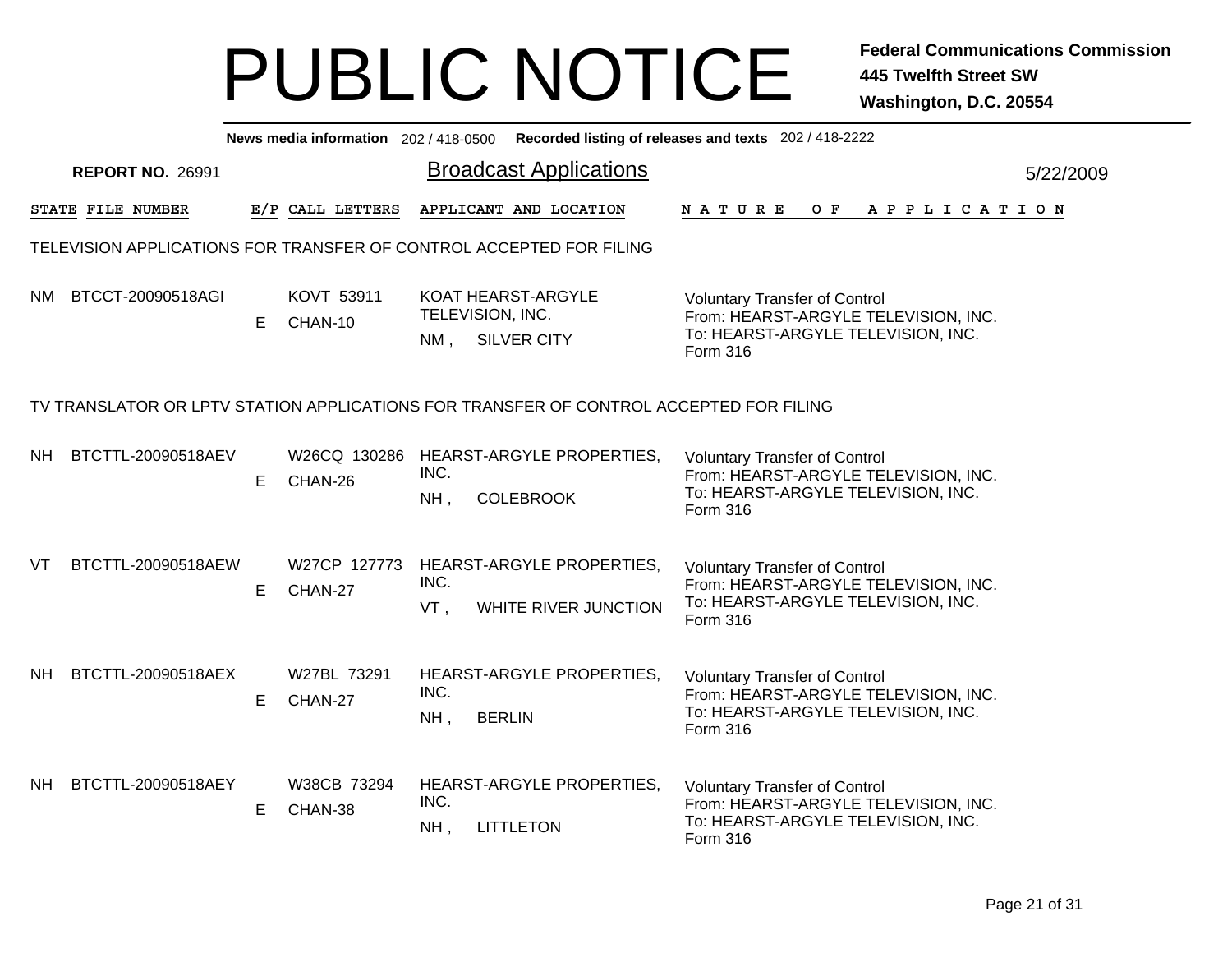|     |                         |    |                        |                | News media information 202/418-0500 Recorded listing of releases and texts 202/418-2222 |                                                                                                                                |  |                |  |  |  |           |
|-----|-------------------------|----|------------------------|----------------|-----------------------------------------------------------------------------------------|--------------------------------------------------------------------------------------------------------------------------------|--|----------------|--|--|--|-----------|
|     | <b>REPORT NO. 26991</b> |    |                        |                | <b>Broadcast Applications</b>                                                           |                                                                                                                                |  |                |  |  |  | 5/22/2009 |
|     | STATE FILE NUMBER       |    | E/P CALL LETTERS       |                | APPLICANT AND LOCATION                                                                  | <b>NATURE</b>                                                                                                                  |  | OF APPLICATION |  |  |  |           |
|     |                         |    |                        |                | TV TRANSLATOR OR LPTV STATION APPLICATIONS FOR TRANSFER OF CONTROL ACCEPTED FOR FILING  |                                                                                                                                |  |                |  |  |  |           |
| NH. | BTCTTL-20090518AEZ      | E. | CHAN-29                | INC.<br>NH,    | WMUR-LP 73295 HEARST-ARGYLE PROPERTIES,<br><b>LITTLETON</b>                             | <b>Voluntary Transfer of Control</b><br>From: HEARST-ARGYLE TELEVISION, INC.<br>To: HEARST-ARGYLE TELEVISION, INC.<br>Form 316 |  |                |  |  |  |           |
| HI. | BTCTT-20090518AFI       | E. | K51BB 64552<br>CHAN-51 | INC.<br>$HI$ , | HEARST-ARGYLE STATIONS,<br><b>LIHUE</b>                                                 | <b>Voluntary Transfer of Control</b><br>From: HEARST-ARGYLE TELEVISION, INC.<br>To: HEARST-ARGYLE TELEVISION, INC.<br>Form 316 |  |                |  |  |  |           |
| NH. | BTCTT-20090518AFJ       | E. | W65AM 73342<br>CHAN-65 | INC.<br>NH,    | <b>HEARST-ARGYLE STATIONS,</b><br>LEBANON, ETC.                                         | <b>Voluntary Transfer of Control</b><br>From: HEARST-ARGYLE TELEVISION, INC.<br>To: HEARST-ARGYLE TELEVISION, INC.<br>Form 316 |  |                |  |  |  |           |
| FL. | BTCTT-20090518AFO       | Е  | W16AJ 71529<br>CHAN-16 | $FL$ ,         | ORLANDO HEARST-ARGYLE<br>TELEVISION, INC.<br>MELBOURNE, ETC.                            | <b>Voluntary Transfer of Control</b><br>From: HEARST-ARGYLE TELEVISION, INC.<br>To: HEARST-ARGYLE TELEVISION, INC.<br>Form 316 |  |                |  |  |  |           |
| NC. | BTCTTV-20090518AFT      | E  | W02AF 53929<br>CHAN-2  | NC,            | <b>WYFF HEARST-ARGYLE</b><br>TELEVISION, INC.<br>SYLVA, ETC.                            | <b>Voluntary Transfer of Control</b><br>From: HEARST-ARGYLE TELEVISION, INC.<br>To: HEARST-ARGYLE TELEVISION, INC.<br>Form 316 |  |                |  |  |  |           |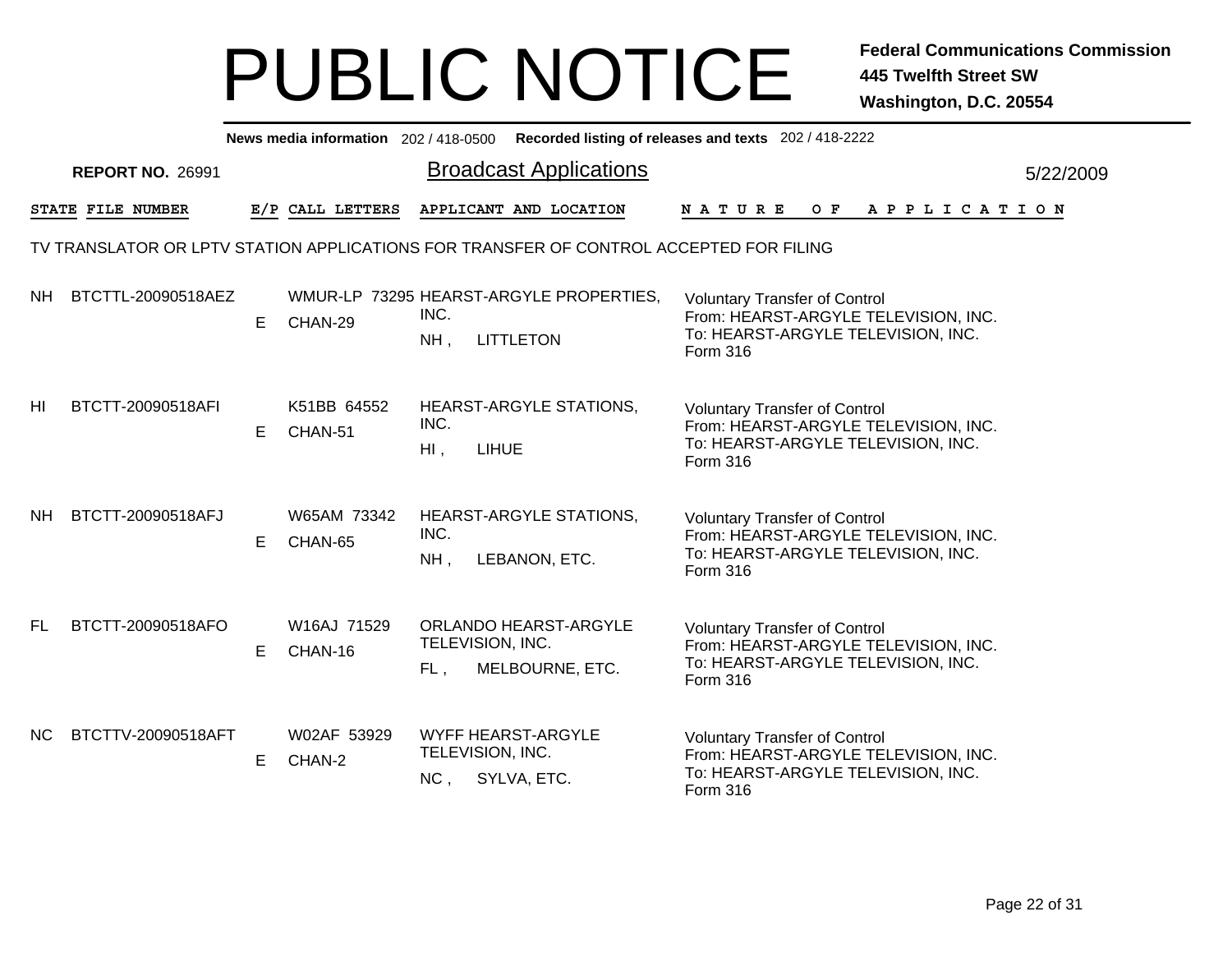|     |                         |    |                       | News media information 202/418-0500 Recorded listing of releases and texts 202/418-2222      |                                                                                                                                       |           |
|-----|-------------------------|----|-----------------------|----------------------------------------------------------------------------------------------|---------------------------------------------------------------------------------------------------------------------------------------|-----------|
|     | <b>REPORT NO. 26991</b> |    |                       | <b>Broadcast Applications</b>                                                                |                                                                                                                                       | 5/22/2009 |
|     | STATE FILE NUMBER       |    | E/P CALL LETTERS      | APPLICANT AND LOCATION                                                                       | OF APPLICATION<br>N A T U R E                                                                                                         |           |
|     |                         |    |                       | TV TRANSLATOR OR LPTV STATION APPLICATIONS FOR TRANSFER OF CONTROL ACCEPTED FOR FILING       |                                                                                                                                       |           |
| NC. | BTCTTV-20090518AFU      | E. | W03AK 53887<br>CHAN-3 | <b>WYFF HEARST-ARGYLE</b><br>TELEVISION, INC.<br>NC, ELA, ETC.                               | <b>Voluntary Transfer of Control</b><br>From: HEARST-ARGYLE TELEVISION, INC.<br>To: HEARST-ARGYLE TELEVISION, INC.<br><b>Form 316</b> |           |
| NC. | BTCTTV-20090518AFV      | E. | W05AR 53896<br>CHAN-5 | <b>WYFF HEARST-ARGYLE</b><br>TELEVISION, INC.<br><b>BRYSON CITY, ETC.</b><br>NC <sub>1</sub> | <b>Voluntary Transfer of Control</b><br>From: HEARST-ARGYLE TELEVISION, INC.<br>To: HEARST-ARGYLE TELEVISION, INC.<br>Form 316        |           |
| GA. | BTCTTV-20090518AFW      | E. | W06AE 53894<br>CHAN-6 | <b>WYFF HEARST-ARGYLE</b><br>TELEVISION, INC.<br>CLAYTON, ETC.<br>GA.                        | <b>Voluntary Transfer of Control</b><br>From: HEARST-ARGYLE TELEVISION, INC.<br>To: HEARST-ARGYLE TELEVISION, INC.<br>Form 316        |           |
| NC. | BTCTTV-20090518AFX      | E. | W06AJ 53884<br>CHAN-6 | <b>WYFF HEARST-ARGYLE</b><br>TELEVISION, INC.<br>NC,<br>FRANKLIN, ETC.                       | <b>Voluntary Transfer of Control</b><br>From: HEARST-ARGYLE TELEVISION, INC.<br>To: HEARST-ARGYLE TELEVISION, INC.<br>Form 316        |           |
| NC. | BTCTTV-20090518AFY      | E. | W08BH 53922<br>CHAN-8 | <b>WYFF HEARST-ARGYLE</b><br>TELEVISION, INC.<br>ANDREWS, ETC.<br>NC,                        | <b>Voluntary Transfer of Control</b><br>From: HEARST-ARGYLE TELEVISION, INC.<br>To: HEARST-ARGYLE TELEVISION, INC.<br>Form 316        |           |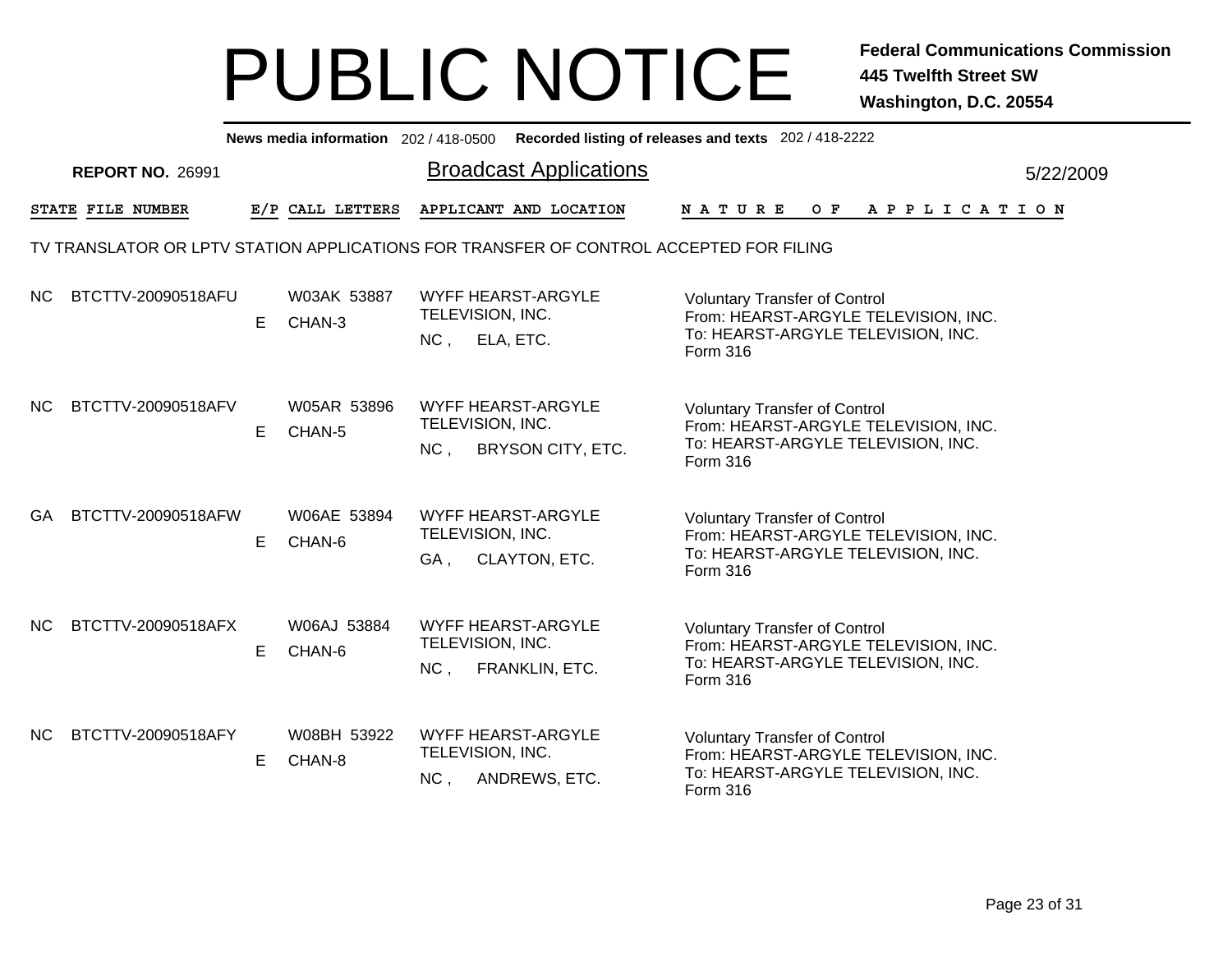|           |                                                                                        |    |                        |                                     | News media information 202/418-0500 Recorded listing of releases and texts 202/418-2222 |             |  |                                                                                                                    |  |  |                |
|-----------|----------------------------------------------------------------------------------------|----|------------------------|-------------------------------------|-----------------------------------------------------------------------------------------|-------------|--|--------------------------------------------------------------------------------------------------------------------|--|--|----------------|
|           | <b>REPORT NO. 26991</b>                                                                |    |                        |                                     | <b>Broadcast Applications</b>                                                           |             |  |                                                                                                                    |  |  | 5/22/2009      |
|           | STATE FILE NUMBER                                                                      |    | E/P CALL LETTERS       |                                     | APPLICANT AND LOCATION                                                                  | N A T U R E |  |                                                                                                                    |  |  | OF APPLICATION |
|           | TV TRANSLATOR OR LPTV STATION APPLICATIONS FOR TRANSFER OF CONTROL ACCEPTED FOR FILING |    |                        |                                     |                                                                                         |             |  |                                                                                                                    |  |  |                |
| NC.       | BTCTTV-20090518AFZ                                                                     | E. | W09AS 53899<br>CHAN-9  | TELEVISION, INC.<br>NC,             | <b>WYFF HEARST-ARGYLE</b><br><b>BURNSVILLE</b>                                          | Form 316    |  | <b>Voluntary Transfer of Control</b><br>From: HEARST-ARGYLE TELEVISION, INC.<br>To: HEARST-ARGYLE TELEVISION, INC. |  |  |                |
| <b>NC</b> | BTCTTV-20090518AGA                                                                     | E. | W10AK 53935<br>CHAN-10 | TELEVISION, INC.<br>NC <sub>1</sub> | <b>WYFF HEARST-ARGYLE</b><br><b>SPRUCE PINE</b>                                         | Form 316    |  | <b>Voluntary Transfer of Control</b><br>From: HEARST-ARGYLE TELEVISION, INC.<br>To: HEARST-ARGYLE TELEVISION, INC. |  |  |                |
| NC.       | BTCTTV-20090518AGB                                                                     | E. | W10AL 53925<br>CHAN-10 | TELEVISION, INC.<br>NC,             | WYFF HEARST-ARGYLE<br>CHEROKEE, ETC.                                                    | Form 316    |  | <b>Voluntary Transfer of Control</b><br>From: HEARST-ARGYLE TELEVISION, INC.<br>To: HEARST-ARGYLE TELEVISION, INC. |  |  |                |
| NC.       | BTCTTV-20090518AGC                                                                     | E. | W11AH 53895<br>CHAN-11 | TELEVISION, INC.<br>NC,             | <b>WYFF HEARST-ARGYLE</b><br><b>TRYON &amp; COLUMBUS</b>                                | Form 316    |  | <b>Voluntary Transfer of Control</b><br>From: HEARST-ARGYLE TELEVISION, INC.<br>To: HEARST-ARGYLE TELEVISION, INC. |  |  |                |
| NC        | BTCTTV-20090518AGD                                                                     | E  | W11AU 53915<br>CHAN-11 | TELEVISION, INC.<br>NC,             | WYFF HEARST-ARGYLE<br>CANTON, ETC.                                                      | Form 316    |  | <b>Voluntary Transfer of Control</b><br>From: HEARST-ARGYLE TELEVISION, INC.<br>To: HEARST-ARGYLE TELEVISION, INC. |  |  |                |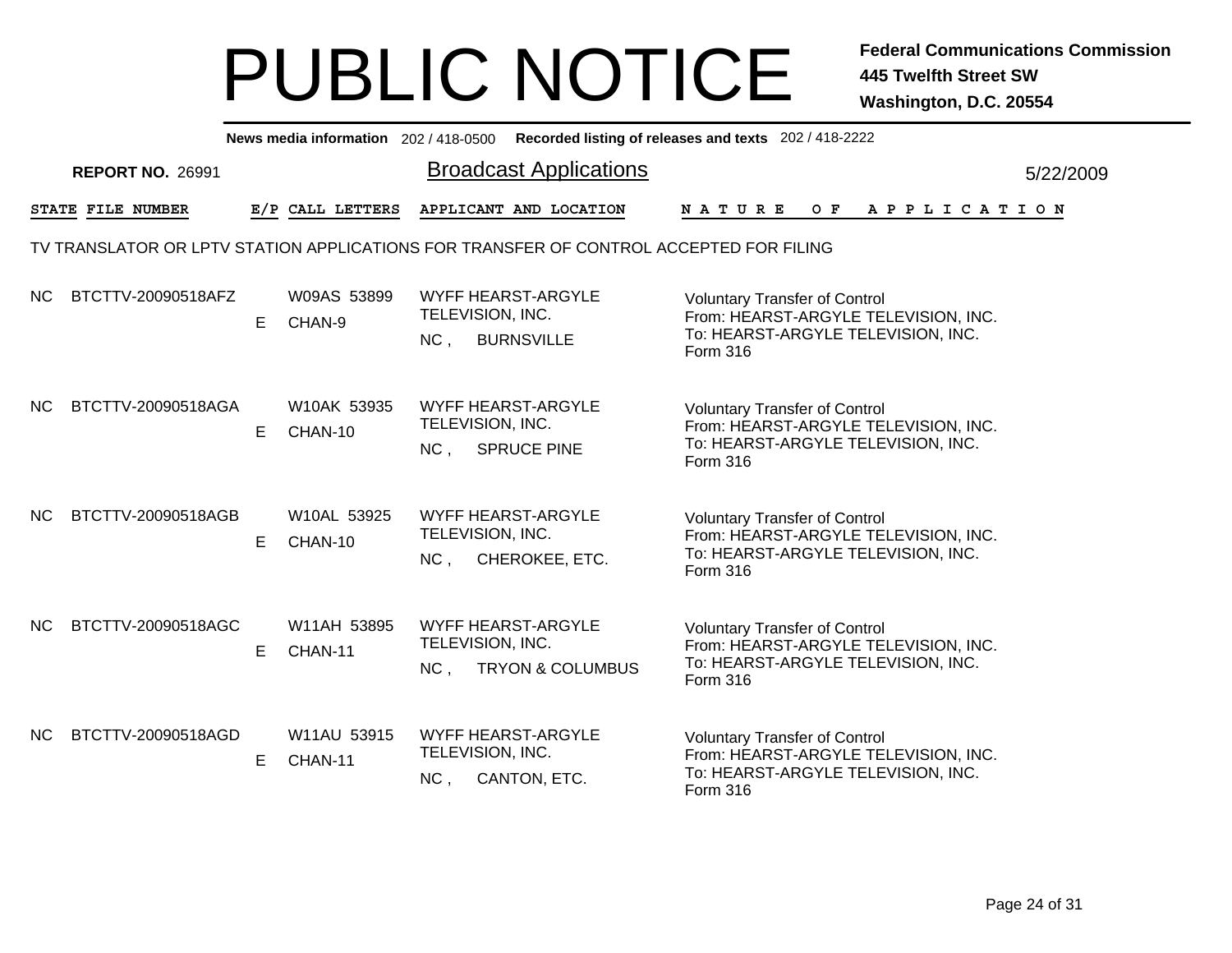|      | News media information 202/418-0500 Recorded listing of releases and texts 202/418-2222 |    |                        |                                                                                        |                                                                                                                                |           |  |  |  |  |  |  |  |
|------|-----------------------------------------------------------------------------------------|----|------------------------|----------------------------------------------------------------------------------------|--------------------------------------------------------------------------------------------------------------------------------|-----------|--|--|--|--|--|--|--|
|      | <b>REPORT NO. 26991</b>                                                                 |    |                        | <b>Broadcast Applications</b>                                                          |                                                                                                                                | 5/22/2009 |  |  |  |  |  |  |  |
|      | STATE FILE NUMBER                                                                       |    | E/P CALL LETTERS       | APPLICANT AND LOCATION                                                                 | N A T U R E<br>OF APPLICATION                                                                                                  |           |  |  |  |  |  |  |  |
|      |                                                                                         |    |                        | TV TRANSLATOR OR LPTV STATION APPLICATIONS FOR TRANSFER OF CONTROL ACCEPTED FOR FILING |                                                                                                                                |           |  |  |  |  |  |  |  |
| NC.  | BTCTTV-20090518AGE                                                                      | E. | W11AX 53893<br>CHAN-11 | WYFF HEARST-ARGYLE<br>TELEVISION, INC.<br>NC,<br>BAT CAVE, ETC.                        | <b>Voluntary Transfer of Control</b><br>From: HEARST-ARGYLE TELEVISION, INC.<br>To: HEARST-ARGYLE TELEVISION, INC.<br>Form 316 |           |  |  |  |  |  |  |  |
| NM   | BTCTTV-20090518AGJ                                                                      | E  | K08IJ 53920<br>CHAN-8  | KOAT HEARST-ARGYLE<br>TELEVISION, INC.<br>NM, GALLUP                                   | <b>Voluntary Transfer of Control</b><br>From: HEARST-ARGYLE TELEVISION, INC.<br>To: HEARST-ARGYLE TELEVISION, INC.<br>Form 316 |           |  |  |  |  |  |  |  |
| NM.  | BTCTTV-20090518AGK                                                                      | E. | K08KX 53912<br>CHAN-8  | KOAT HEARST-ARGYLE<br>TELEVISION, INC.<br><b>TAOS</b><br>NM,                           | <b>Voluntary Transfer of Control</b><br>From: HEARST-ARGYLE TELEVISION, INC.<br>To: HEARST-ARGYLE TELEVISION, INC.<br>Form 316 |           |  |  |  |  |  |  |  |
| NM - | BTCTTV-20090518AGL                                                                      | E. | K09AI 53882<br>CHAN-9  | KOAT HEARST-ARGYLE<br>TELEVISION, INC.<br><b>LAS VEGAS</b><br>$NM$ ,                   | <b>Voluntary Transfer of Control</b><br>From: HEARST-ARGYLE TELEVISION, INC.<br>To: HEARST-ARGYLE TELEVISION, INC.<br>Form 316 |           |  |  |  |  |  |  |  |
| NM . | BTCTTV-20090518AGM                                                                      | E  | K09JJ 53917<br>CHAN-9  | KOAT HEARST-ARGYLE<br>TELEVISION, INC.<br><b>BLOOMFIELD, ETC.</b><br>NM,               | <b>Voluntary Transfer of Control</b><br>From: HEARST-ARGYLE TELEVISION, INC.<br>To: HEARST-ARGYLE TELEVISION, INC.<br>Form 316 |           |  |  |  |  |  |  |  |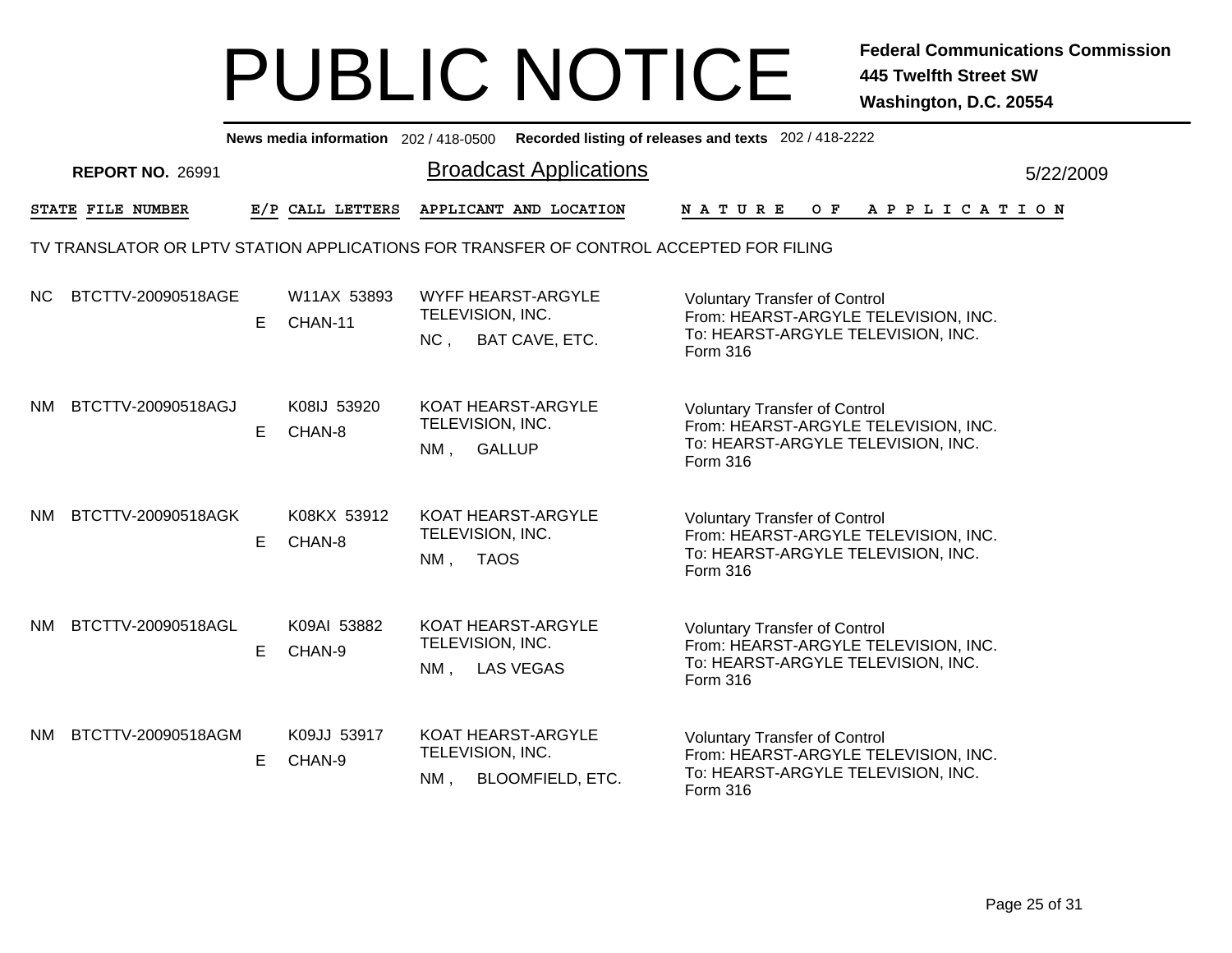|      | News media information 202/418-0500 Recorded listing of releases and texts 202/418-2222 |    |                        |                                                                                                                                                                                                                  |  |           |  |  |  |  |  |  |
|------|-----------------------------------------------------------------------------------------|----|------------------------|------------------------------------------------------------------------------------------------------------------------------------------------------------------------------------------------------------------|--|-----------|--|--|--|--|--|--|
|      | <b>REPORT NO. 26991</b>                                                                 |    |                        | <b>Broadcast Applications</b>                                                                                                                                                                                    |  | 5/22/2009 |  |  |  |  |  |  |
|      | STATE FILE NUMBER                                                                       |    | E/P CALL LETTERS       | APPLICANT AND LOCATION<br>OF APPLICATION<br>N A T U R E                                                                                                                                                          |  |           |  |  |  |  |  |  |
|      |                                                                                         |    |                        | TV TRANSLATOR OR LPTV STATION APPLICATIONS FOR TRANSFER OF CONTROL ACCEPTED FOR FILING                                                                                                                           |  |           |  |  |  |  |  |  |
| NM.  | BTCTTV-20090518AGN                                                                      | E  | K10CG 53881<br>CHAN-10 | <b>KOAT HEARST-ARGYLE</b><br><b>Voluntary Transfer of Control</b><br>TELEVISION, INC.<br>From: HEARST-ARGYLE TELEVISION, INC.<br>To: HEARST-ARGYLE TELEVISION, INC.<br>NM, AZTEC & CEDAR HILL<br><b>Form 316</b> |  |           |  |  |  |  |  |  |
| AZ.  | BTCTTV-20090518AGO                                                                      | E. | K10IN 53924<br>CHAN-10 | KOAT HEARST-ARGYLE<br><b>Voluntary Transfer of Control</b><br>TELEVISION, INC.<br>From: HEARST-ARGYLE TELEVISION, INC.<br>To: HEARST-ARGYLE TELEVISION, INC.<br>$AZ$ ,<br><b>CHINLE</b><br>Form 316              |  |           |  |  |  |  |  |  |
| NM.  | BTCTTV-20090518AGP                                                                      | E. | K11EV 53916<br>CHAN-11 | KOAT HEARST-ARGYLE<br><b>Voluntary Transfer of Control</b><br>TELEVISION, INC.<br>From: HEARST-ARGYLE TELEVISION, INC.<br>To: HEARST-ARGYLE TELEVISION, INC.<br><b>GRANTS, ETC.</b><br>NM.<br>Form 316           |  |           |  |  |  |  |  |  |
| NM - | BTCTTV-20090518AGQ                                                                      | E. | K12NH 53934<br>CHAN-12 | KOAT HEARST-ARGYLE<br><b>Voluntary Transfer of Control</b><br>TELEVISION, INC.<br>From: HEARST-ARGYLE TELEVISION, INC.<br>To: HEARST-ARGYLE TELEVISION, INC.<br><b>HOBBS</b><br>NM,<br>Form 316                  |  |           |  |  |  |  |  |  |
| NM.  | BTCTTV-20090518AGR                                                                      | E. | K12OC 13441<br>CHAN-12 | KOAT HEARST-ARGYLE<br><b>Voluntary Transfer of Control</b><br>TELEVISION, INC.<br>From: HEARST-ARGYLE TELEVISION, INC.<br>To: HEARST-ARGYLE TELEVISION, INC.<br>NM, RED RIVER<br>Form 316                        |  |           |  |  |  |  |  |  |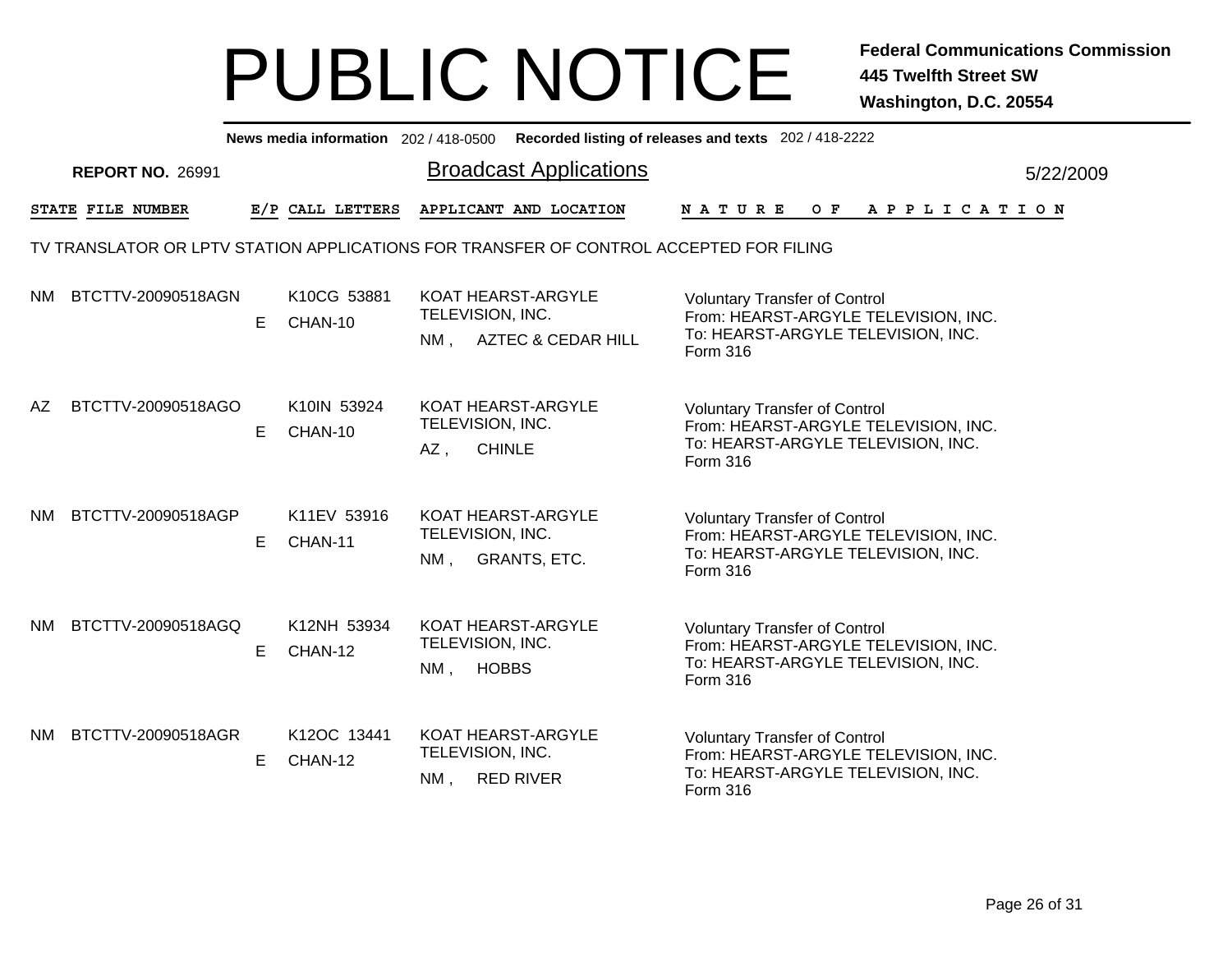|      | News media information 202/418-0500 Recorded listing of releases and texts 202/418-2222 |    |                        |                                                                                        |                                                                                                                                |           |  |  |  |  |  |  |
|------|-----------------------------------------------------------------------------------------|----|------------------------|----------------------------------------------------------------------------------------|--------------------------------------------------------------------------------------------------------------------------------|-----------|--|--|--|--|--|--|
|      | <b>REPORT NO. 26991</b>                                                                 |    |                        | <b>Broadcast Applications</b>                                                          |                                                                                                                                | 5/22/2009 |  |  |  |  |  |  |
|      | STATE FILE NUMBER                                                                       |    | E/P CALL LETTERS       | APPLICANT AND LOCATION                                                                 | N A T U R E<br>OF APPLICATION                                                                                                  |           |  |  |  |  |  |  |
|      |                                                                                         |    |                        | TV TRANSLATOR OR LPTV STATION APPLICATIONS FOR TRANSFER OF CONTROL ACCEPTED FOR FILING |                                                                                                                                |           |  |  |  |  |  |  |
| NM.  | BTCTTV-20090518AGS                                                                      | E  | K13RK 53914<br>CHAN-13 | KOAT HEARST-ARGYLE<br>TELEVISION, INC.<br>NM, ROSWELL                                  | <b>Voluntary Transfer of Control</b><br>From: HEARST-ARGYLE TELEVISION, INC.<br>To: HEARST-ARGYLE TELEVISION, INC.<br>Form 316 |           |  |  |  |  |  |  |
| NM.  | BTCTT-20090518AGT                                                                       | E  | K16CH 53880<br>CHAN-16 | <b>KOAT HEARST-ARGYLE</b><br>TELEVISION, INC.<br>NM, RATON, ETC.                       | <b>Voluntary Transfer of Control</b><br>From: HEARST-ARGYLE TELEVISION, INC.<br>To: HEARST-ARGYLE TELEVISION, INC.<br>Form 316 |           |  |  |  |  |  |  |
| NM.  | BTCTT-20090518AGU                                                                       | E. | K19CM 53883<br>CHAN-19 | KOAT HEARST-ARGYLE<br>TELEVISION, INC.<br><b>FARMINGTON</b><br>NM,                     | <b>Voluntary Transfer of Control</b><br>From: HEARST-ARGYLE TELEVISION, INC.<br>To: HEARST-ARGYLE TELEVISION, INC.<br>Form 316 |           |  |  |  |  |  |  |
| NM . | BTCTT-20090518AGV                                                                       | E. | K20GU 53900<br>CHAN-20 | KOAT HEARST-ARGYLE<br>TELEVISION, INC.<br>RUIDOSO, ETC.<br>$NM$ ,                      | <b>Voluntary Transfer of Control</b><br>From: HEARST-ARGYLE TELEVISION, INC.<br>To: HEARST-ARGYLE TELEVISION, INC.<br>Form 316 |           |  |  |  |  |  |  |
| NM . | BTCTT-20090518AGW                                                                       | E. | K28ER 53937<br>CHAN-28 | KOAT HEARST-ARGYLE<br>TELEVISION, INC.<br><b>DULCE &amp; LUMBERTON</b><br>NM,          | <b>Voluntary Transfer of Control</b><br>From: HEARST-ARGYLE TELEVISION, INC.<br>To: HEARST-ARGYLE TELEVISION, INC.<br>Form 316 |           |  |  |  |  |  |  |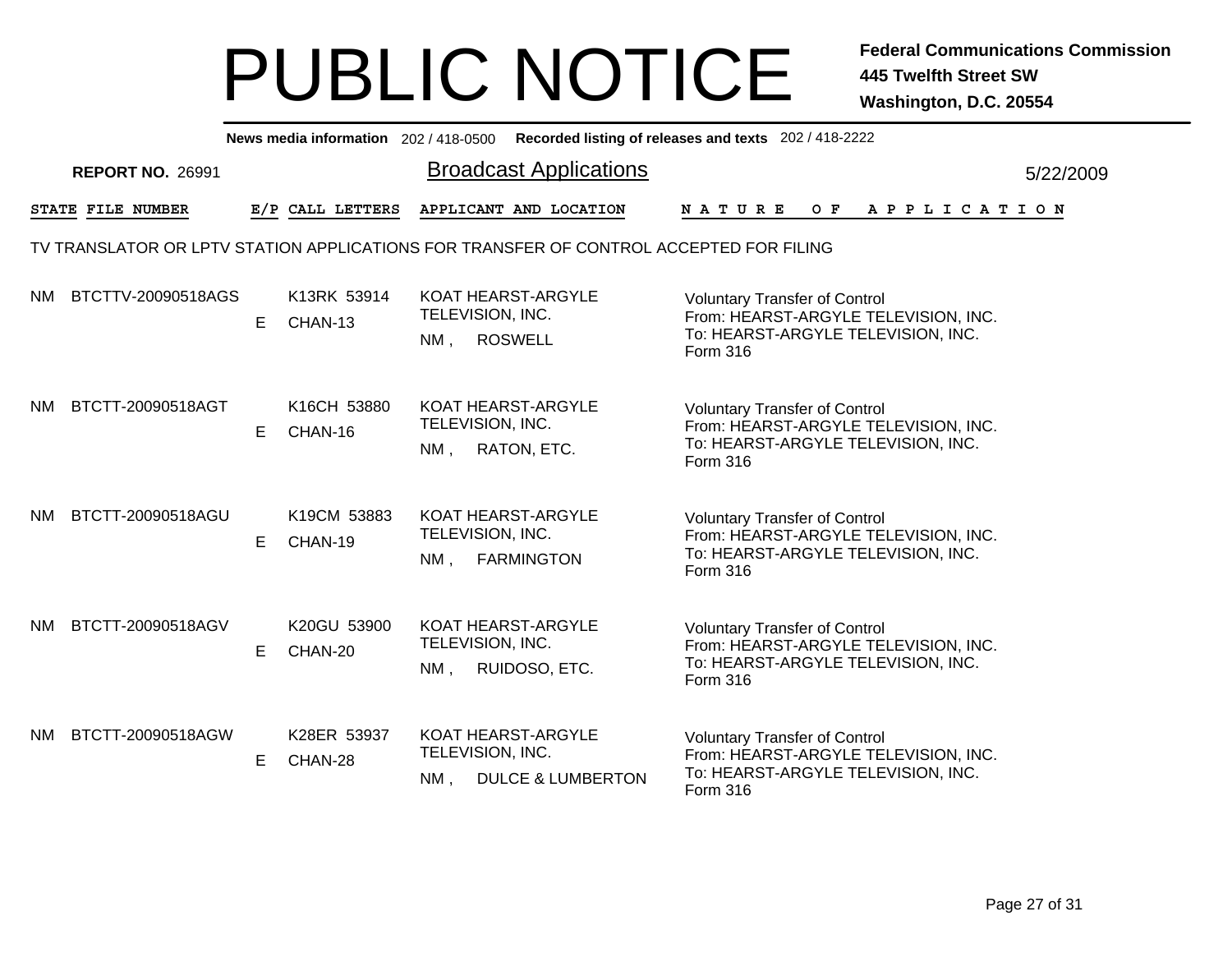|     | News media information 202/418-0500 Recorded listing of releases and texts 202/418-2222 |    |                        |                                     |                                              |                                                                                                                                |           |  |  |  |  |  |
|-----|-----------------------------------------------------------------------------------------|----|------------------------|-------------------------------------|----------------------------------------------|--------------------------------------------------------------------------------------------------------------------------------|-----------|--|--|--|--|--|
|     | <b>REPORT NO. 26991</b>                                                                 |    |                        |                                     | <b>Broadcast Applications</b>                |                                                                                                                                | 5/22/2009 |  |  |  |  |  |
|     | STATE FILE NUMBER                                                                       |    | E/P CALL LETTERS       |                                     | APPLICANT AND LOCATION                       | <b>NATURE</b><br>OF APPLICATION                                                                                                |           |  |  |  |  |  |
|     | TV TRANSLATOR OR LPTV STATION APPLICATIONS FOR TRANSFER OF CONTROL ACCEPTED FOR FILING  |    |                        |                                     |                                              |                                                                                                                                |           |  |  |  |  |  |
| NM. | BTCTT-20090518AGX                                                                       | E. | K34CR 53906<br>CHAN-34 | TELEVISION, INC.                    | KOAT HEARST-ARGYLE<br>NM, ALAMOGORDO, ETC.   | <b>Voluntary Transfer of Control</b><br>From: HEARST-ARGYLE TELEVISION, INC.<br>To: HEARST-ARGYLE TELEVISION, INC.<br>Form 316 |           |  |  |  |  |  |
| NM. | BTCTT-20090518AGY                                                                       | E. | K43BT 53913<br>CHAN-43 | TELEVISION, INC.<br>NM .            | KOAT HEARST-ARGYLE<br>CARRIZOZO-TULAROSA     | <b>Voluntary Transfer of Control</b><br>From: HEARST-ARGYLE TELEVISION, INC.<br>To: HEARST-ARGYLE TELEVISION, INC.<br>Form 316 |           |  |  |  |  |  |
| CO. | BTCTT-20090518AGZ                                                                       | E. | K45DH 53923<br>CHAN-45 | TELEVISION, INC.<br>CO <sub>1</sub> | KOAT HEARST-ARGYLE<br><b>DURANGO</b>         | <b>Voluntary Transfer of Control</b><br>From: HEARST-ARGYLE TELEVISION, INC.<br>To: HEARST-ARGYLE TELEVISION, INC.<br>Form 316 |           |  |  |  |  |  |
| NM. | BTCTT-20090518AHA                                                                       | E. | K46IN 53938<br>CHAN-46 | TELEVISION, INC.<br>$NM$ ,          | <b>KOAT HEARST-ARGYLE</b><br><b>PORTALES</b> | <b>Voluntary Transfer of Control</b><br>From: HEARST-ARGYLE TELEVISION, INC.<br>To: HEARST-ARGYLE TELEVISION, INC.<br>Form 316 |           |  |  |  |  |  |
| NM. | BTCTT-20090518AHB                                                                       | E. | K49CZ 53890<br>CHAN-49 | TELEVISION, INC.<br>NM,             | KOAT HEARST-ARGYLE<br><b>CABALLO</b>         | <b>Voluntary Transfer of Control</b><br>From: HEARST-ARGYLE TELEVISION, INC.<br>To: HEARST-ARGYLE TELEVISION, INC.<br>Form 316 |           |  |  |  |  |  |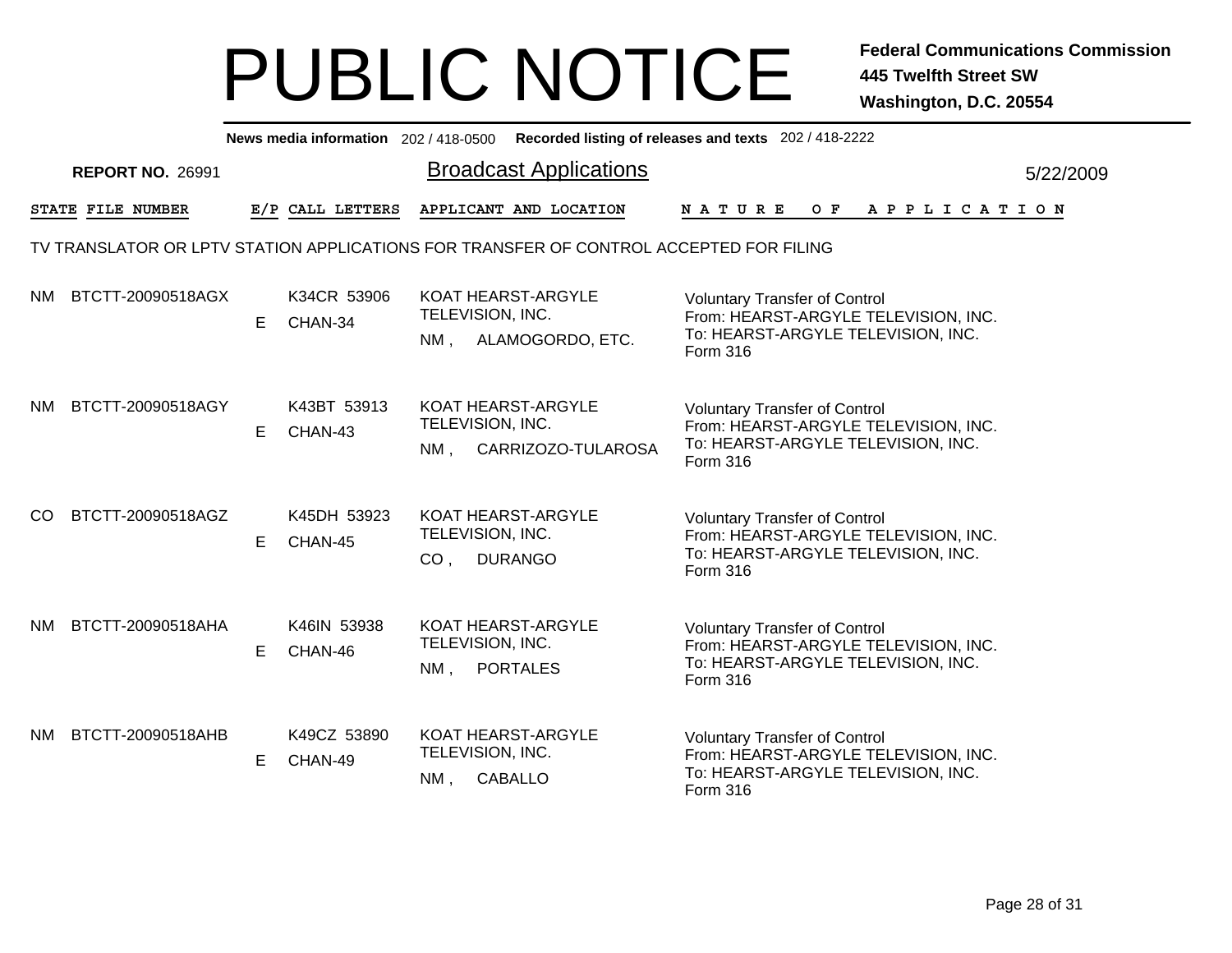|     | News media information 202/418-0500 Recorded listing of releases and texts 202/418-2222 |    |                        |                            |                                                    |               |  |  |                                                                                                                    |  |  |  |  |                       |
|-----|-----------------------------------------------------------------------------------------|----|------------------------|----------------------------|----------------------------------------------------|---------------|--|--|--------------------------------------------------------------------------------------------------------------------|--|--|--|--|-----------------------|
|     | <b>REPORT NO. 26991</b>                                                                 |    |                        |                            | <b>Broadcast Applications</b>                      |               |  |  |                                                                                                                    |  |  |  |  | 5/22/2009             |
|     | STATE FILE NUMBER                                                                       |    | E/P CALL LETTERS       |                            | APPLICANT AND LOCATION                             | <b>NATURE</b> |  |  | O F                                                                                                                |  |  |  |  | A P P L I C A T I O N |
|     | TV TRANSLATOR OR LPTV STATION APPLICATIONS FOR TRANSFER OF CONTROL ACCEPTED FOR FILING  |    |                        |                            |                                                    |               |  |  |                                                                                                                    |  |  |  |  |                       |
| NM. | BTCTT-20090518AHC                                                                       | E. | K51DS 53897<br>CHAN-51 | TELEVISION, INC.<br>$NM$ , | KOAT HEARST-ARGYLE<br><b>DEMING</b>                | Form 316      |  |  | <b>Voluntary Transfer of Control</b><br>From: HEARST-ARGYLE TELEVISION, INC.<br>To: HEARST-ARGYLE TELEVISION, INC. |  |  |  |  |                       |
| NM. | BTCTT-20090518AHD                                                                       | E. | K52CR 53909<br>CHAN-52 | TELEVISION, INC.<br>NM.    | KOAT HEARST-ARGYLE<br>FORREST, ETC.                | Form 316      |  |  | <b>Voluntary Transfer of Control</b><br>From: HEARST-ARGYLE TELEVISION, INC.<br>To: HEARST-ARGYLE TELEVISION, INC. |  |  |  |  |                       |
| NM. | BTCTT-20090518AHE                                                                       | E  | K57BR 53910<br>CHAN-57 | TELEVISION, INC.<br>$NM$ , | KOAT HEARST-ARGYLE<br><b>MONTOYA &amp; NEWKIRK</b> | Form 316      |  |  | <b>Voluntary Transfer of Control</b><br>From: HEARST-ARGYLE TELEVISION, INC.<br>To: HEARST-ARGYLE TELEVISION, INC. |  |  |  |  |                       |
| NM. | BTCTT-20090518AHF                                                                       | E. | K60DD 53927<br>CHAN-60 | TELEVISION, INC.<br>$NM$ , | KOAT HEARST-ARGYLE<br><b>TIERRA AMARILLA</b>       | Form 316      |  |  | <b>Voluntary Transfer of Control</b><br>From: HEARST-ARGYLE TELEVISION, INC.<br>To: HEARST-ARGYLE TELEVISION, INC. |  |  |  |  |                       |
| NM. | BTCTT-20090518AHG                                                                       | E. | K61CN 53898<br>CHAN-61 | TELEVISION, INC.<br>$NM$ , | KOAT HEARST-ARGYLE<br><b>LORDSBURG</b>             | Form 316      |  |  | <b>Voluntary Transfer of Control</b><br>From: HEARST-ARGYLE TELEVISION, INC.<br>To: HEARST-ARGYLE TELEVISION, INC. |  |  |  |  |                       |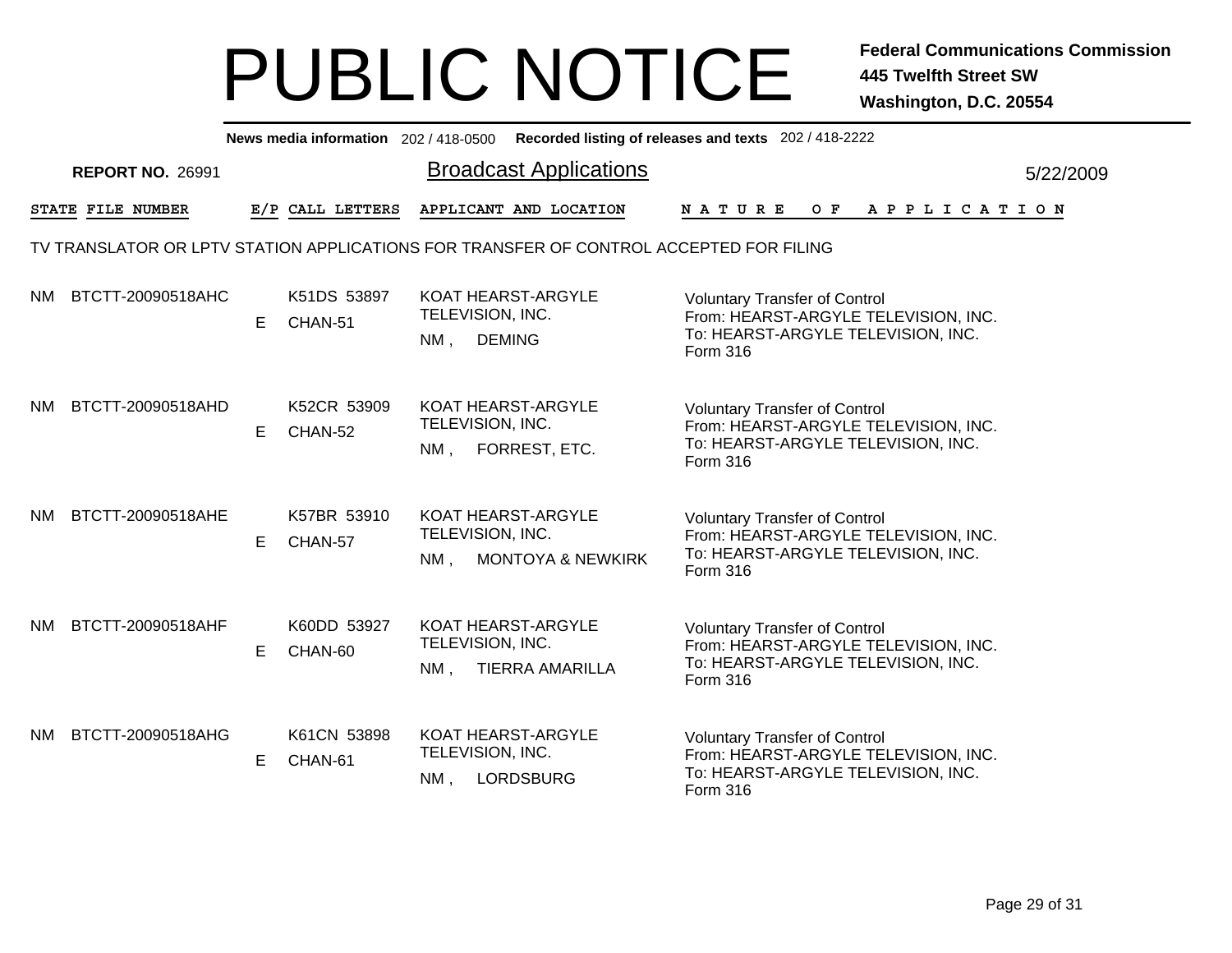|     | News media information 202/418-0500 Recorded listing of releases and texts 202/418-2222 |    |                        |                                |                                               |               |  |  |                                                                                                                    |  |  |  |  |                |
|-----|-----------------------------------------------------------------------------------------|----|------------------------|--------------------------------|-----------------------------------------------|---------------|--|--|--------------------------------------------------------------------------------------------------------------------|--|--|--|--|----------------|
|     | <b>REPORT NO. 26991</b>                                                                 |    |                        |                                | <b>Broadcast Applications</b>                 |               |  |  |                                                                                                                    |  |  |  |  | 5/22/2009      |
|     | STATE FILE NUMBER                                                                       |    | E/P CALL LETTERS       |                                | APPLICANT AND LOCATION                        | <b>NATURE</b> |  |  |                                                                                                                    |  |  |  |  | OF APPLICATION |
|     | TV TRANSLATOR OR LPTV STATION APPLICATIONS FOR TRANSFER OF CONTROL ACCEPTED FOR FILING  |    |                        |                                |                                               |               |  |  |                                                                                                                    |  |  |  |  |                |
| NM. | BTCTT-20090518AHH                                                                       | E. | K62AL 53907<br>CHAN-62 | TELEVISION, INC.<br>$NM$ ,     | <b>KOAT HEARST-ARGYLE</b><br><b>ROSWELL</b>   | Form 316      |  |  | <b>Voluntary Transfer of Control</b><br>From: HEARST-ARGYLE TELEVISION, INC.<br>To: HEARST-ARGYLE TELEVISION, INC. |  |  |  |  |                |
| NM. | BTCTT-20090518AHI                                                                       | E. | K62CR 53888<br>CHAN-62 | TELEVISION, INC.<br>NM .       | KOAT HEARST-ARGYLE<br><b>FARMINGTON</b>       | Form 316      |  |  | <b>Voluntary Transfer of Control</b><br>From: HEARST-ARGYLE TELEVISION, INC.<br>To: HEARST-ARGYLE TELEVISION, INC. |  |  |  |  |                |
| AZ  | BTCTT-20090518AHJ                                                                       | E. | K63AE 53926<br>CHAN-63 | TELEVISION, INC.<br>AZ,        | KOAT HEARST-ARGYLE<br><b>MANY FARMS, ETC.</b> | Form 316      |  |  | <b>Voluntary Transfer of Control</b><br>From: HEARST-ARGYLE TELEVISION, INC.<br>To: HEARST-ARGYLE TELEVISION, INC. |  |  |  |  |                |
| NM. | BTCTT-20090518AHK                                                                       | E  | K65FJ 53886<br>CHAN-65 | TELEVISION, INC.<br>NM,        | KOAT HEARST-ARGYLE<br><b>CROWNPOINT</b>       | Form 316      |  |  | <b>Voluntary Transfer of Control</b><br>From: HEARST-ARGYLE TELEVISION, INC.<br>To: HEARST-ARGYLE TELEVISION, INC. |  |  |  |  |                |
| NM. | BTCTT-20090518AHL                                                                       | E  | K66AE 53918<br>CHAN-66 | TELEVISION, INC.<br>NM, COLFAX | KOAT HEARST-ARGYLE                            | Form 316      |  |  | <b>Voluntary Transfer of Control</b><br>From: HEARST-ARGYLE TELEVISION, INC.<br>To: HEARST-ARGYLE TELEVISION, INC. |  |  |  |  |                |